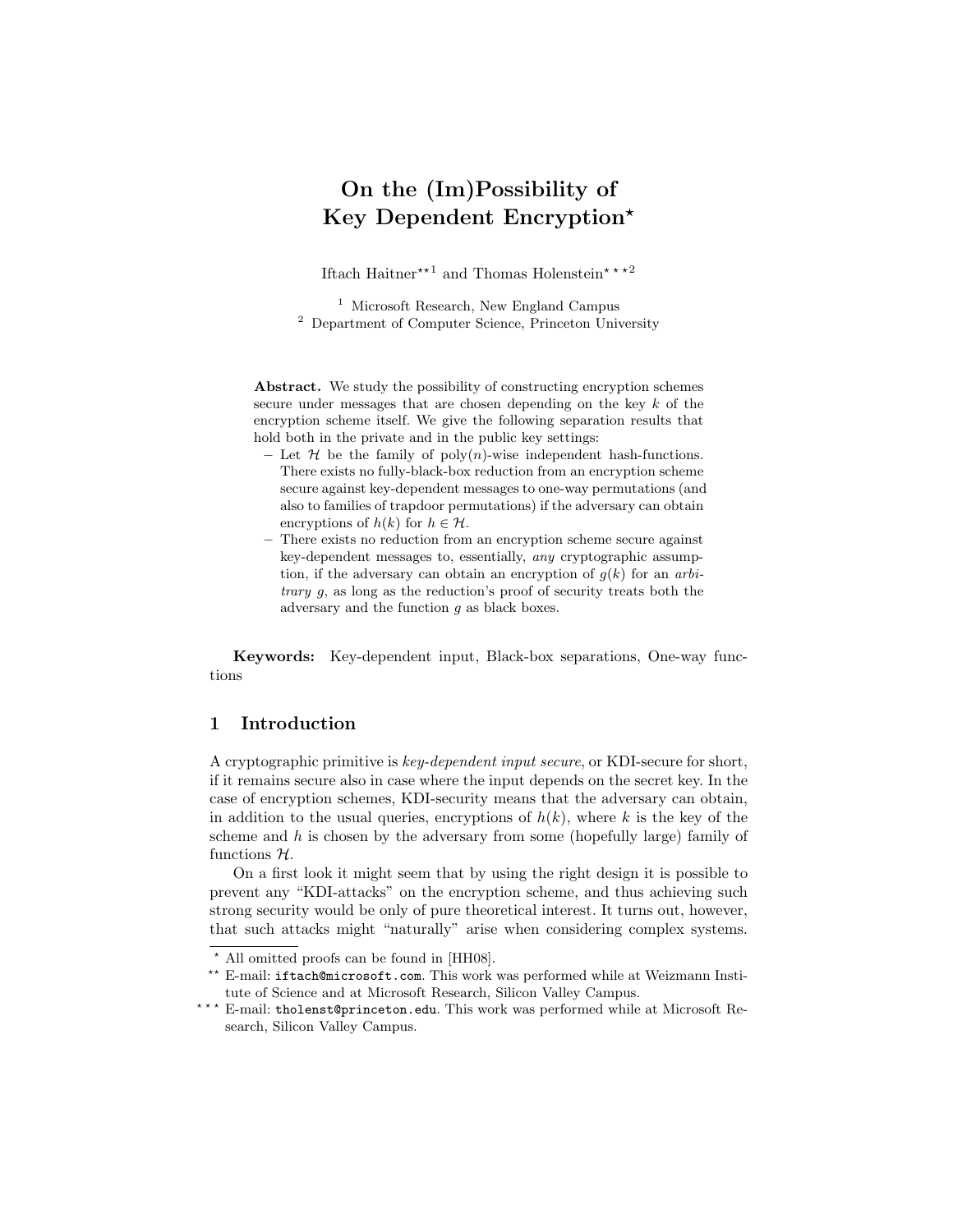For instance, in the BitLocker disk encryption utility (used in Windows Vista), the disk encryption key can end up being stored on the disk and thus encrypted along with the disk contents. For more details on the importance of KDI-security, see [BHHO08] and references within.

In this work we study the possibility of obtaining such an encryption scheme both from one-way functions and from other hardness assumptions. In particular, we exclude different types of reductions from a KDI-secure encryption scheme to different hardness assumption. Intuitively, a black-box reduction of a primitive P to a primitive  $Q$  is a construction of P out of  $Q$  that ignores the internal structure of the implementation of  $Q$  and just uses it as a "subroutine" (i.e., as a black box). The reduction is fully-black-box (following [RTV04]) if the proof of security (showing that an adversary that breaks the implementation of P implies an adversary that breaks the implementation of  $Q$ ) is also black-box (i.e., the internal structure of the adversary that breaks the implementation of P is ignored as well).

Our first result shows that there is no fully-black-box reduction from KDIsecure encryption schemes to one-way permutations, even if the KDI-security is only against the relatively small class of  $poly(n)$ -wise independent hashfunctions. When considering reduction from a KDI-secure encryption scheme, it is natural to ask whether the proof of security accesses the challenge function h in a black-box manner as well. Our second result, however, shows that under this restriction essentially no hardness assumption implies a KDI-secure encryption scheme.

#### 1.1 Related Work

KDI security. The development of encryption secure against key-dependent inputs started by the works of Abadi and Rogaway [AR02]. They studied formal security proofs for cryptographic protocols (as described by [DY83]), and showed that these imply security by a reduction, as long as no key-cycles exist in the protocol, i.e., there is a partial order  $\preceq$  on the keys exists such that a message depending on  $k_1$  would only be encrypted with  $k_2$  if  $k_1 \leq k_2$ . Since this is a restriction (even though it may be a very natural one), the community became aware that it would be desirable to create encryption schemes that provide security even in the existence of such key cycles. Consequently, Black, Rogaway, and Shrimpton [BRS02] define the (possibly stronger) notion of KDI-security for symmetric encryption schemes, and show how to obtain this notion in the random-oracle model. In such a scheme, an adversary can obtain encryptions of  $h(k)$  under the key k, where h is given as a circuit to an encryption oracle. Such a scheme implies the security of the scheme under cycles as well. Independently of [BRS02], a notion of circular security has been defined by Camenisch and Lysyanskaya [CL01], considering asymmetric encryption schemes as well.

Recently, Halevi and Krawczyk [HK07] generalized the notion of KDI-security to other cryptographic primitives, such as pseudorandom functions. They also coined the name KDI for this sort of security (previously, it was named keydependent message security). Their results in this setting are mainly for the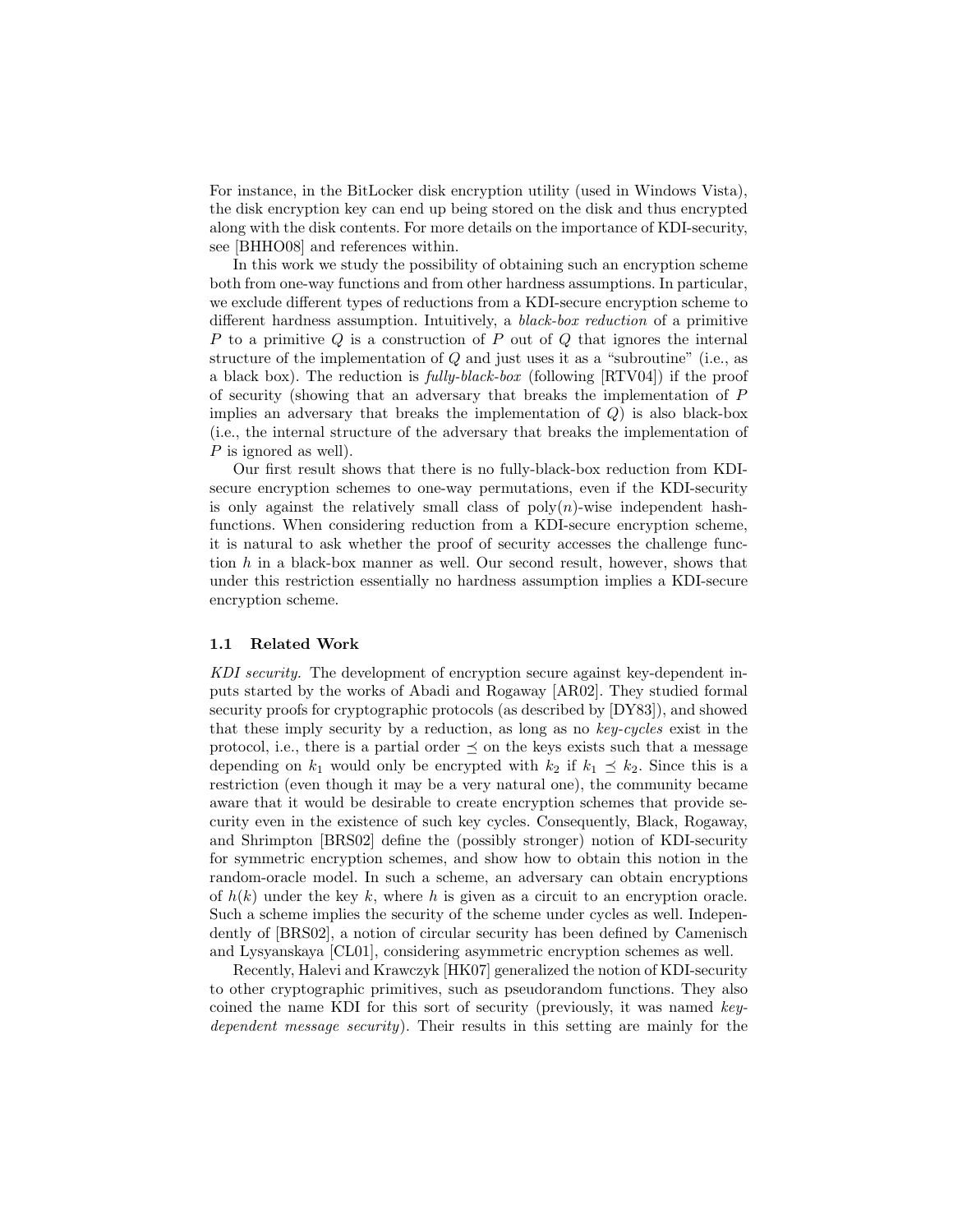construction of pseudorandom functions. In addition, [HK07] shows that a deterministic encryption scheme cannot be KDI-secure. Independently and concurrently of [HK07], Hofheinz and Unruh [HU08] provided private-key encryption schemes secure under a limited class of KDI-attacks. The main limitation of their work is that the scheme only remains secure as long as  $h(k)$  is significantly shorter than the key; also, after every application of the encryption scheme the key is updated. This makes the construction insufficient for the initial motivation of allowing key cycles in cryptographic protocols. Very recently, Boneh et al. [BHHO08] presented a public-key encryption scheme that is KDI-secure (assuming that the DDH assumption holds) against the family of affine transformations over the messages' domain. Their system remains secure also when key-cycles are allowed.

Black-box impossibility results. Impagliazzo and Rudich [IR89] showed that there is no black-box reduction of key-agrement to one-way permutations and additional work in this line followed (cf., [GKM+00,Rud88,Sim98]). Kim, Simon and Tetali [KST99] initiated a new line of impossibility results, by providing a lower bound on the efficiency any black-box reduction of universal one-way hash functions to one-way permutations, substantial additional work in this line followed (cf., [GGKT05,HHRS07,HK05,Wee07]). Dodis et al. [DOP05] (and also [Hof08]) give a black-box separation of a similar flavor to the one given in Theorem 2, in the sense that it excludes a large family of hardness assumptions.

# 1.2 Contributions of this Paper

In this paper we give two impossibility results for security proofs of constructions of KDI-secure private-key encryption schemes. However, since every public-key encryption scheme can be also viewed as a private-key scheme (i.e., both parties use the same private/public key), our impossibility results immediately extend to the public-key case. Our first result is a black-box separation of KDI encryption scheme from one-way permutations and from (even enhanced) family of trapdoor permutations.

Theorem 1. Let (Enc, Dec) be an encryption scheme that is fully-black-box constructed from one-way permutations. Then there exists an efficient family H of  $poly(n)$ -wise independent hash functions such that the following holds: there exists no black-box reduction from breaking the KDI-security of (Enc, Dec) against H to inverting one-way permutations. Furthermore, the above holds also with respect to (enhanced) families of trapdoor permutations.

For our second result, we assume that the challenge function itself under which the scheme should be KDI-secure is treated by the proof of security as a black box. Moreover, the proof of security does not forward an access to the challenge function to a "third party". We call such a reduction **strongly-black-box**.

Theorem 2 (informal). There exists no reduction with strongly-black-box proof from the KDI-security of an encryption scheme to the security of "any cryptographic assumption".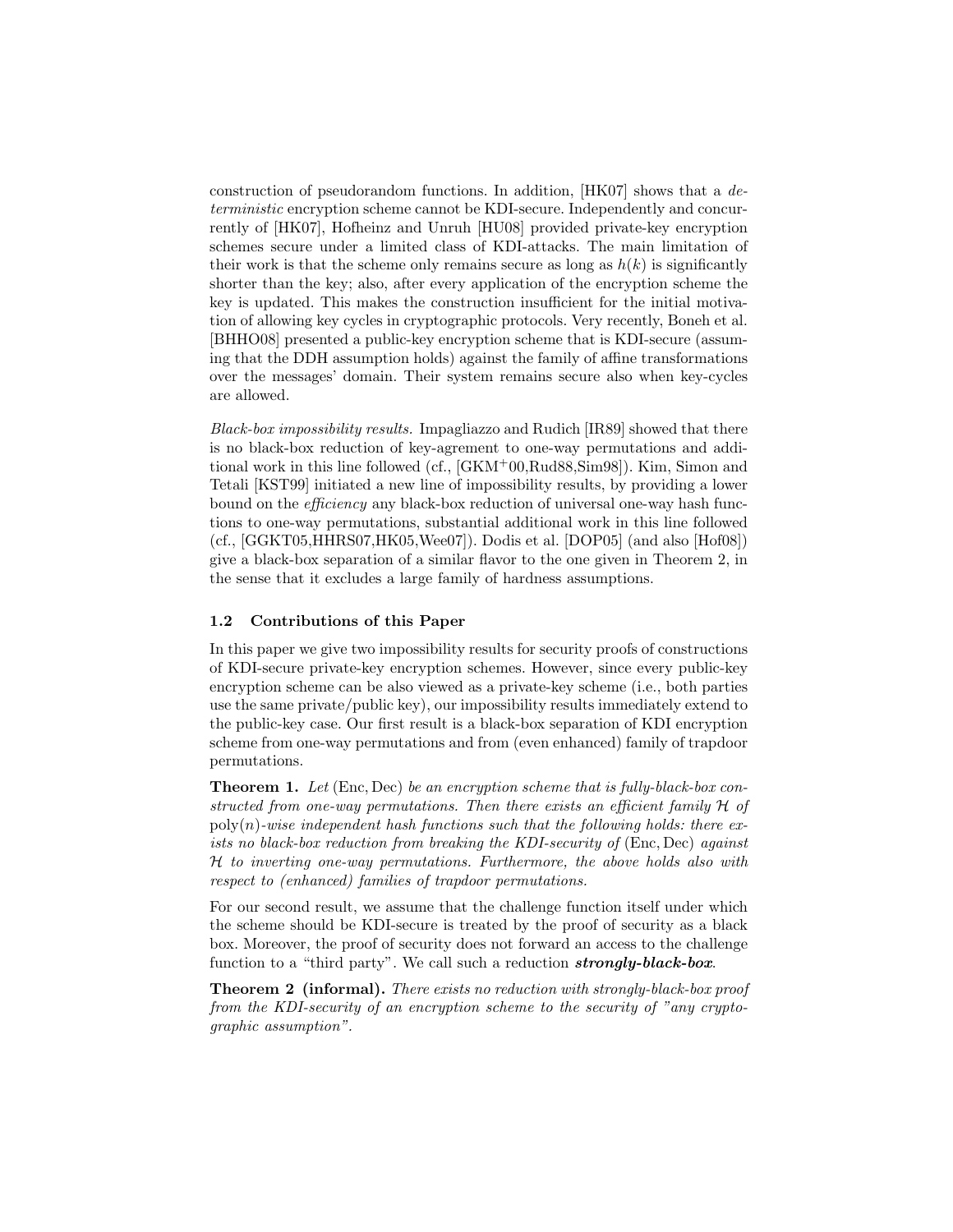We stress that the construction of the encryption scheme considered in Theorem 2 can be arbitrary. The formal statement of Theorem 2 is given in Section 4.

#### 1.3 Interpretation of Our Results

So what should we think on the possibility of building KDI-secure encryption scheme given the above negative results? Let us start with Theorem 1 and let's first consider the fully-black-box restrictions. We remark that while quite a few black-box impossibility results of these types are known (see Section 1.1), there is not even a single known example where we have an impossibility result of the type given in Theorem 1, and yet a "non-black-box" reduction was found.<sup>3</sup> We also remark that the reductions given in [BHHO08,HK07,HU08] are fullyblack-box. The second issue is that we only rule out security against poly-wise independent hash function, where the value for "poly" is determined as a function of the encryption scheme. It seems, however, that in most settings one cannot limit the power of the queries used in the KDI attack (but merely assume that these functions should be efficiently computable). Typically, when designing an encryption scheme, the exact configuration of each of the systems in which the scheme is going to be used is unknown. These configurations, however, determine the challenge functions "used" in the KDI attacks.

In Theorem 2 we consider arbitrary constructions, but require only blackbox access to the challenge functions. This additional restriction actually reflects three separate restrictions. The first is that the proof has only input/output access to the challenge function, the second is that the challenge function cannot be assumed to be efficient, and the third is that the reduction "knows" all the queries made to the challenge functions (we force the last restriction by disallowing the reduction to give a third party an handle to the challenge function). While the first two restrictions seem to be a real limitation on the generality of our second result, the third restriction is harmless in most settings. In particular, this is the case where the hardness assumption does not accept (even implicitly) handler to functions. This list includes all the "non-interactive hardness assumptions" such as one-way functions, factoring, DDH etc.<sup>4</sup>

# 1.4 Our Technique

In the proof of both our results, we are using the same oracle, Breaker, that helps us to break the KDI-security of every encryption scheme. Let (Enc, Dec)

<sup>&</sup>lt;sup>3</sup> The superiority of non-black-box techniques was demonstrated by Barak [Bar01] in the settings of zero-knowledge arguments for NP. In these settings, however, the black-box access is to the, possibly cheating, verifier and not to any underlying primitive.

<sup>&</sup>lt;sup>4</sup> The only exception we could think of for a reduction that benefits from passing the handler to the challenge function to a third party, is a reduction from one KDIsecure encryption scheme B to another KDI-secure encryption scheme A. In such a reduction, the security proof of scheme  $B$  typically forwards the challenge function to the security proof of scheme A.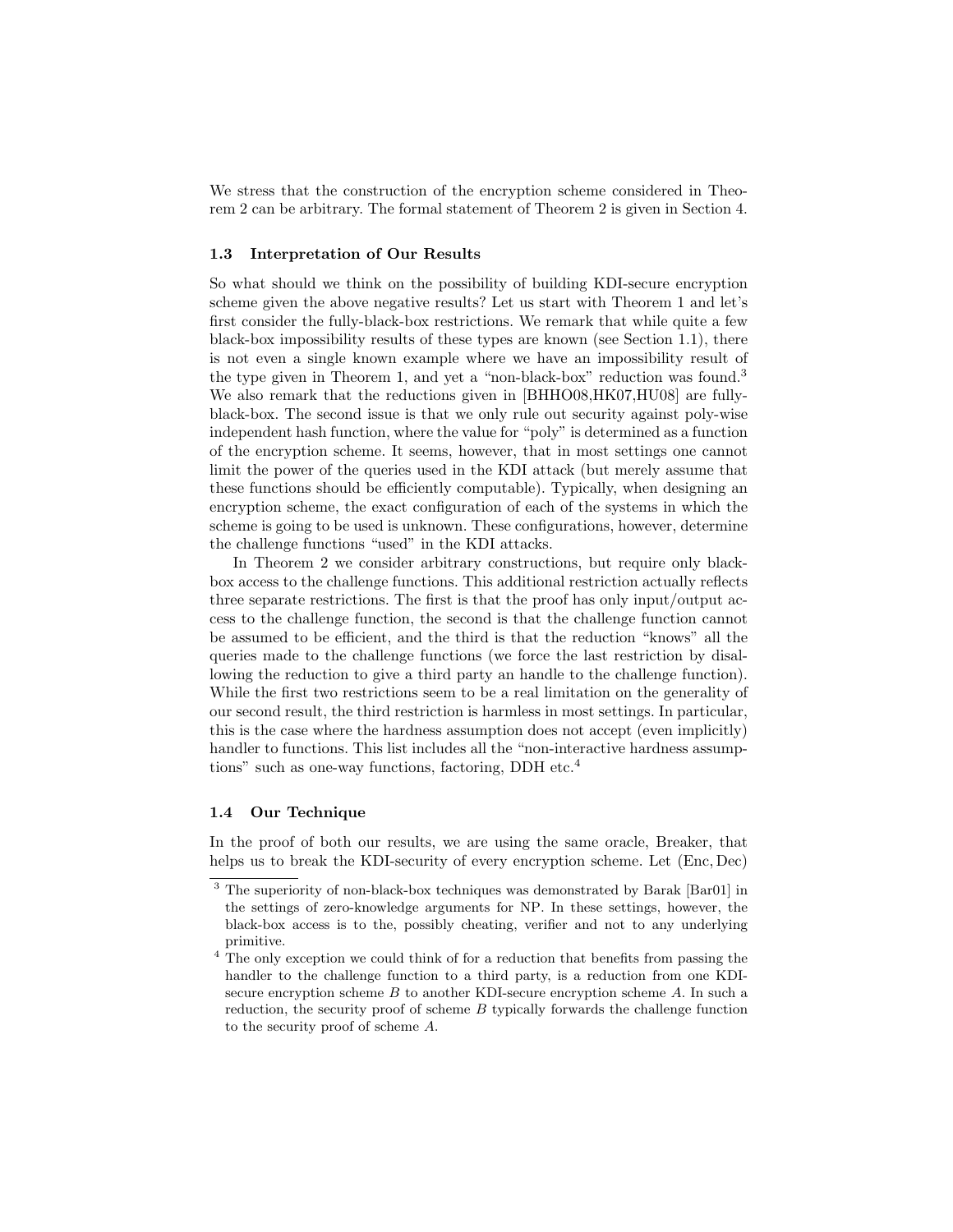be some fixed encryption scheme. On input  $(h, c)$ , where h is some length doubling function and c is a ciphertext, Breaker considers all possible keys, and returns the first key k for which  $\text{Dec}(k, c) = h(k)$ , or  $\perp$  if no such key exists. It is not hard to see that  $(Enc, Dec)$  is not KDI-secure, with respect to  $h$ , in the presence of Breaker. Therefore, our impossibly results follow if Breaker does not help to violate the underlying hardness assumption. For this, we need to assume that Breaker is only called with functions  $h$  that are chosen uniformly from the respective set of challenge functions. We ensure this by restricting the functions  $h$ for which Breaker performs the above computation to one that is randomly chosen (and then give the adversary access to it). Under this restriction, we manage to prove that Breaker does not help in breaking the assumption. Proving this is our main technical contribution (note that Breaker cannot be implemented efficiently) and we prove it differently in each of our separation results.

One-way permutations. Let  $\pi$  be a random permutation and let  $(Dec^{\pi}, Enc^{\pi})$  be a candidate of a KDI-secure encryption scheme given  $\pi$  as the one-way permutation. We find a polynomial  $p(n)$  (which depends on Dec and Enc) and use a family of length-doubling  $p(n)$ -wise independent hash-functions as the challenge functions. Imagine now that a call of A to Breaker helps A to invert  $\pi$ . Then, the behavior of Breaker must be very different for a large number of potential preimages of y, as otherwise the call gave roughly no information about the preimage of y. We show, however, that for all but a negligible fraction of the functions  $h$ , the behavior of Breaker will be the same for most possible preimages of  $y$ , no matter how the ciphertext is chosen.

Arbitrary assumptions. In this we use the family of all length-doubling functions as the challenge functions. The idea is that for a random  $h$  in the family, all calls to Breaker (done outside of the KDI game) are very likely to be answered with  $\perp$ . The reason is that for a fixed  $k \in \{0,1\}^t$ , the probability that  $Dec(k, c) = h(k)$ is roughly  $2^{-2t}$ . This somewhat naive intuition is actually false, as it can fail in the following way: A picks a key k' itself, queries  $h(k')$ , encrypt this with k' itself, and gives the resulting ciphertext to Breaker. We prove, however, that this is essentially the only way in which the above intuition fails. Thus, instead of calling Breaker,  $A$  can as well check the keys on which  $h$  was previously queried, which can be done efficiently. We conclude that if there is a reduction with strongly-black-box proof of security from a KDI encryption scheme to a given hardness assumption, then the hardness assumption is false.

# 2 Preliminaries

## 2.1 Notation

We denote the concatenation of two strings x and y by  $x \circ y$ . If X is a random variable taking values in a finite set U, then we write  $x \leftarrow U$  to indicate that x is selected according to the uniform distribution over  $\mathcal{U}$ . We often use probabilities where we choose an oracle  $\pi$  from some uncountable set of oracles at random. It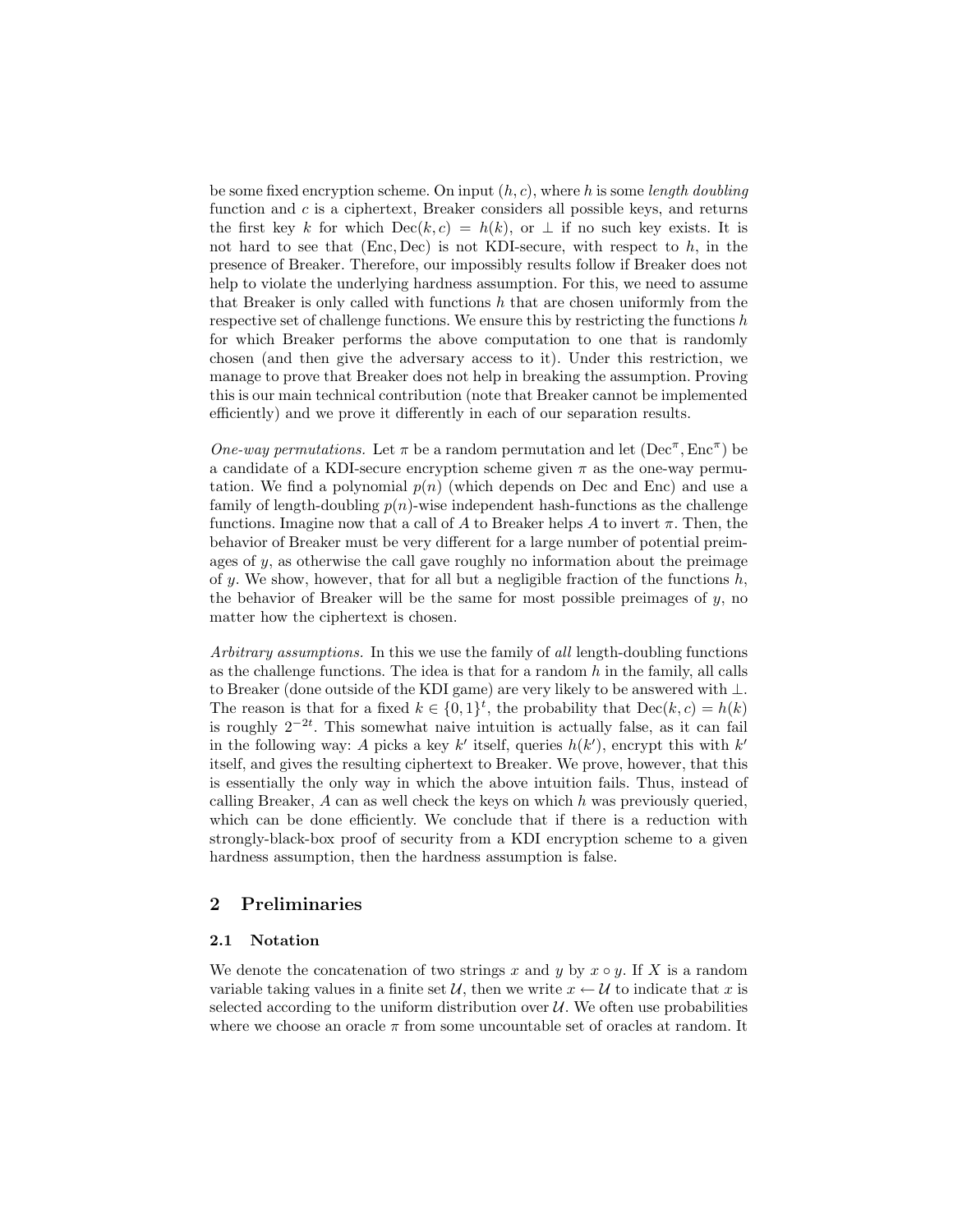is possible to defined these using Lebesgue measure and an appropriate mapping of oracles to  $[0, 1)$ .

#### 2.2 Many-wise Independence

We use standard facts on s-independence, as well as the following upper bound on the probability that many s-wise independent events occur, where each event has low probability.<sup>5</sup>. The proof is omitted in this version.

**Lemma 1.** For  $s, V \in \mathbb{N}$  let  $B_1, \ldots, B_V$  be s-wise independent Bernoulli random variables with  $Pr[B_i = 1] \leq \frac{1}{V}$ . If  $\alpha > s$ , then  $Pr[\sum_{i=1}^{V} B_i \geq \alpha] < \frac{\log(V)}{\alpha^{s-1}}$ .

#### 2.3 Encryption Schemes and KDI Security

We define a (private-key) encryption scheme as a pair of an encryption and a decryption algorithm (Enc, Dec). On security parameter  $n$ , the encryption algorithm Enc gets as input a key of length  $t(n)$  and a message of length m, and outputs a ciphertext of length  $\ell(n, m)$ . The decryption algorithm Dec, gets a key and a ciphertext and outputs the message.<sup>6</sup> Informally, an encryption scheme (Enc, Dec) is KDI-secure against a family of functions  $\mathcal{H} \subseteq \{h : \{0,1\}^t \to$ {0, 1} <sup>∗</sup>}, if no efficient adversary can distinguish between an oracle that correctly returns an encryption of  $h(k)$ , given input h, and one that returns an encryption of the all zero string of the same length. Note that if  $H$  contains functions that map to constants, plain-text queries can be obtained as well.

Definition 1 (KDI-security). Given an encryption scheme (Enc, Dec) and a key of length t, let  $Q^{\text{Enc},k}$  [resp.  $\widetilde{Q}^{\text{Enc},k}$ ] be an algorithm that gets as input a function  $h: \{0,1\}^t \mapsto \{0,1\}^{m(t)}$ , and returns  $\text{Enc}(k, h(k))$  [resp.  $\text{Enc}(k, 0^{m(t)})$ ] (if the schemes is randomized, it returns a random encryption). We say that (Enc, Dec) is KDI-secure for a class of functions  $H$ , if

$$
\left| \Pr_{k \leftarrow \{0,1\}^{t(n)}}[\mathsf{A}^{Q^{\mathrm{Enc},k}}(1^n) = 1] - \Pr_{k \leftarrow \{0,1\}^{t(n)}}[\mathsf{A}^{\widetilde{Q}^{\mathrm{Enc},k}}(1^n) = 1] \right|
$$

is negligible for every efficient algorithm  $A$  that only queries functions in  $H$ .

# 2.4 Cryptographic Games

For reductions that treat the family  $H$  of query-functions as black-box, we are able to prove a very strong impossibility result. In this case, we show that essentially no cryptographic assumption is sufficient to guarantee the KDI-security of

<sup>&</sup>lt;sup>5</sup> The usual bounds seem not strong enough in our setting, as they focus on the range where the probability of a single event is constant. Here, the probability of a single event decreases as the number of events increases, and we use a different bound.

<sup>6</sup> In some definitions, a private-key encryption scheme also includes a key-generation algorithm "Gen". We omit this since we are not concerned by polynomial factors, and in this case one can simply take the random-coins used by Gen as the private key.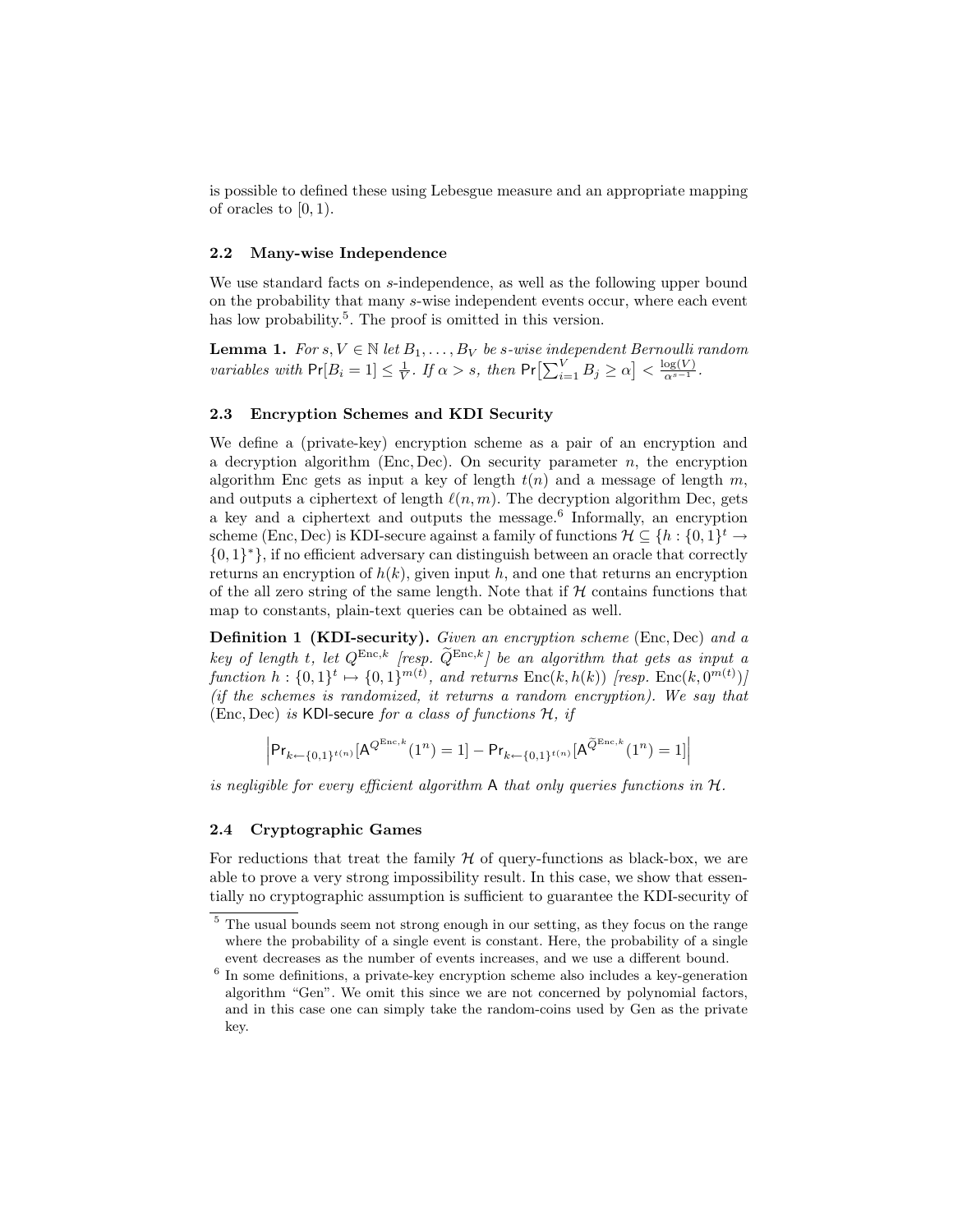the scheme. In order to do this, we first define the set of cryptographic assumptions we consider.<sup>7</sup> For the sake of readability, however, we will not try to be as general as possible here. Yet, as far as we can see our definition still captures all natural hardness assumptions.

**Definition 2 (cryptographic games).** A cryptographic game is a (possibly inefficient) random system  $\Gamma$  that on security parameter n interacts with an attacker A and may output a special symbol win. In case  $\Gamma(1^n)$  outputs this symbol in an interaction with  $A(1^n)$ , we say that  $A(1^n) \leftrightarrow \Gamma(1^n)$  wins. The game is secure if  $Pr[A(1^n) \leftrightarrow F(1^n)$  wins is negligible for all PPT A, where the probability is over the randomness of A and Γ.

Examples: One might define the security of a one-way function f by the following game. On security parameter *n*, the system  $\Gamma$  selects a random  $x \in \{0,1\}^n$  and sends  $y = f(x)$  to the adversary.  $\Gamma$  outputs win if A outputs  $x' \in f^{-1}(y)$ .

To define the DDH hardness assumption one needs a bit more work.<sup>8</sup> On security parameter n, the system  $\Gamma$  expects first a sequence of at least n ones, we denote the actual number received by  $\alpha$ . The system  $\Gamma$  then sends A a description of an appropriately chosen group  $\langle g \rangle$  of order  $\Omega(2^n)$  and the generator g, as well as  $\alpha$  randomly chosen triples  $(g^{x_i}, g^{y_i}, g^{z_i})$ , where  $z_i = x_i y_i$  or a uniform random element, each with probability  $\frac{1}{2}$ . The attacker A wins, if the number of instances where he incorrectly predicts whether  $z_i$  was chosen independently of  $x_i$  and  $y_i$ , is at most  $\frac{\alpha}{2} - \alpha^{2/3}$ . Using [IJK07, Theorem 1], one can now show that winning the above is equivalent to the DDH assumption, we omit the details in this version.

#### 2.5 Black-Box Reductions

A reduction from a primitive  $P$  to a primitive  $Q$  consists of showing that if there exists an implementation C of Q, then there exists an implementation  $M_C$ of P. This is equivalent to showing that for every adversary that breaks  $M_C$ , there exists an adversary that breaks C. Such a reduction is semi-black-box if it ignores the internal structure of Q's implementation, and it is fully-black-box (using the terminology of [RTV04]) if it also has black-box proof of security. That is, the adversary for breaking Q ignores the internal structure of both Q's implementation and of the (alleged) adversary breaking P. The following definition expands the above general discussion for the case of a fully-black-box reduction of a KDI-secure encryption scheme from a one-way permutation.

Definition 3 (fully-black-box reduction). A fully-black-box reduction of a KDI-secure encryption scheme from a one-way permutation consists of polynomial-time oracle-aided algorithms  $(\text{Enc}^{(\cdot)}, \text{Dec}^{(\cdot)})$  and a polynomial-time oracle-aided adversary  $A_{\text{OWP}}^{(.)}$ , such that the following hold:

<sup>&</sup>lt;sup>7</sup> We remark that definitions of similar spirit to the one below were previously used in [DOP05,Hof08].

<sup>&</sup>lt;sup>8</sup> The same argument can be applied for many other assumptions, but we refrain from formalizing this in order no to get bogged down in unrelated details.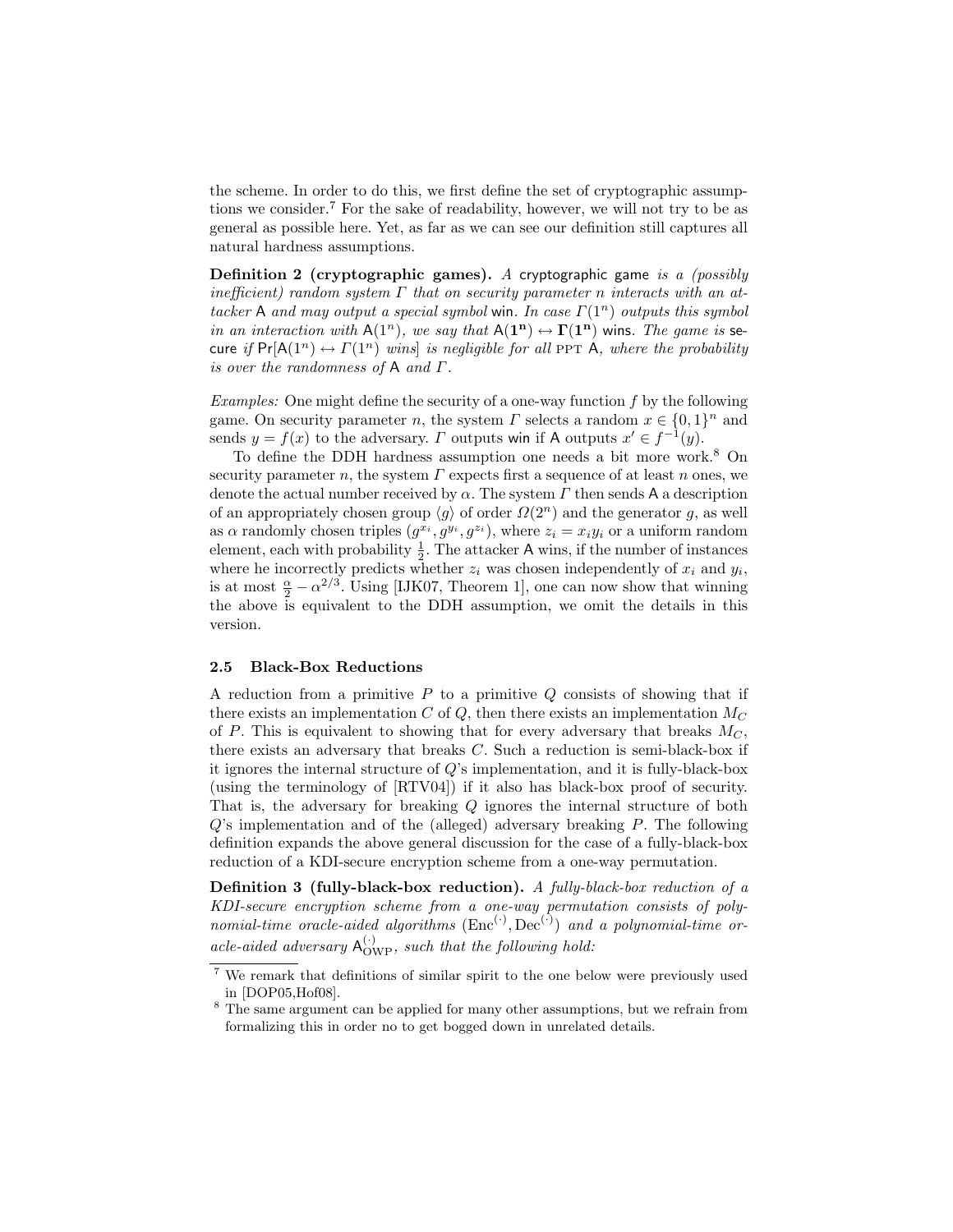- If f is a permutation, then  $(\text{Enc}^f, \text{Dec}^f)$  is an encryption scheme.
- $-$  For any (possibly unbounded)  $A_{KDI}$  that breaks the KDI-security of the encryption scheme,  $A_{\text{OWP}}^{f, A_{\text{KDI}}}$  inverts the permutation with non-negligible probability.

When considering reductions from a KDI-secure cryptosystem, it is natural to consider whether the proof of security accesses the challenge functions also as a black box. We say that a proof of KDI-security of a cryptosystem is strongly**black-box**, if it treats the challenge function also as a black-box.

Definition 4 (strongly-black-box reduction). A reduction from a KDI-secure encryption scheme to a cryptographic game  $\Gamma$  with strongly-black-box proof of security, consists of polynomial-time oracle-aided algorithms (Enc, Dec) and a polynomial-time oracle-aided adversary  $A_{\Gamma}^{(\cdot)}$  $\Gamma_I^{(+)}$  such that the following holds:

- (Enc, Dec) is an encryption scheme.
- $-$  For any adversary  $A^Q_{K\mathrm{DI}}$  that breaks the KDI-security of (Enc, Dec), the oracle-aided adversary  $A_{\Gamma}^{(A_{KDI})}$  violates the security of  $\Gamma$ . Additionally,  $A_{\Gamma}$ treats the challenge functions provided by  $A_{KDI}$  as a black box.

The requirement that  $A_{\Gamma}$  treats the challenge function as black-box, means that  $A<sub>r</sub>$  can only obtain evaluations of it at arbitrary chosen points and the reduction must work for every challenge function (not just efficiently computable ones). In addition,  $A_{\Gamma}$  does not provide  $\Gamma$  with a description of the function.<sup>9</sup>

#### 2.6 Extending KDI-secure Encryption Schemes

We would like to make sure our impossibility results hold even for encryption schemes that encrypt messages of length one bit. For technical reasons, however, we will actually need to encrypt messages of length  $2t$ , where t is the key length. We therefore give a straightforward, but slightly tedious transformation that allows us to do that. (In fact, the following transformation does slightly more, in order to make the technical part in Sections 3 and 4 a bit easier.) We omit the proof of it in this version.

**Proposition 1.** Let (Enc, Dec) be an encryption scheme for single bit messages. Assume (Enc, Dec) is KDI-secure for a given set  $\mathcal{H} \subseteq \{\{0,1\}^t \to \{0,1\}\}\$ , then there exists an encryption scheme  $(Enc_1, Dec_1)$  with the following properties:

(a) The key length  $t_1$  of  $(\text{Enc}_1, \text{Dec}_1)$  equals the security parameter. (b)  $(Enc<sub>1</sub>, Dec<sub>1</sub>)$  is defined for messages of arbitrary length. (c)  $(Enc<sub>1</sub>, Dec<sub>1</sub>)$  is KDIsecure for  $\mathcal{H}_1 := \{h : \{0,1\}^t \to \{0,1\}^* : \forall i, \forall \tau \in \{0,1\}^{t_1 - t} : h_{|i}(x,\tau) \in \mathcal{H}\},\$ where  $h_{\parallel i}$  is the function that outputs the *i*'th bit of the output of h.<sup>10</sup> (d)

<sup>&</sup>lt;sup>9</sup> Alternatively, given  $A_\Gamma$ 's (partial) view, it is possible to (efficiently) list all the queries done to the challenge function during the execution.

<sup>&</sup>lt;sup>10</sup> Namely,  $H_1$  is the set of functions with the property that every output bit is described by a function in  $H$ , after some appropriate padding of the input.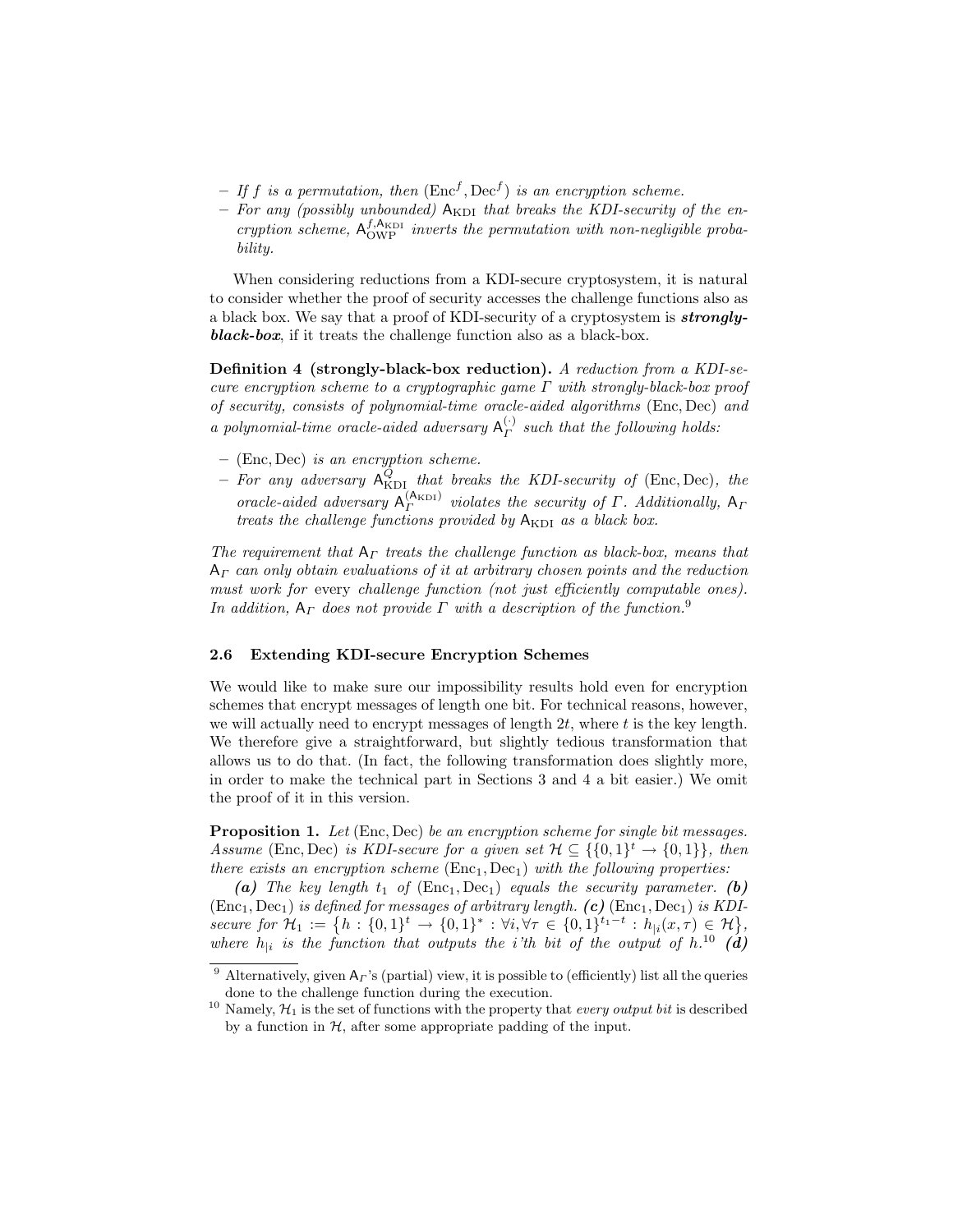$(Enc<sub>1</sub>, Dec<sub>1</sub>)$  has perfect correctness. (e)  $(Enc<sub>1</sub>, Dec<sub>1</sub>)$  has deterministic decryption. (f) If (Enc, Dec) has a strongly-black-box [resp. black-box] proof of security to a cryptographic game  $\Gamma$ , then  $(Enc_1, Dec_1)$  has a strongly-black-box [resp. black-box] proof of security to  $\Gamma$ .

# 3 From One-way Permutations

In this section we prove Theorem 1, but we only give the proof for the case of one-way permutations. The proof for (enhanced) family of trapdoor permutations follows immediately using standard techniques (cf., [GT00,HHRS07]). Let  $(Enc^{(\cdot)}, Dec^{(\cdot)})$  be an encryption scheme with oracle access to a one-way permutation. By Proposition 1, we can assume that the encryption scheme is always correct, has a deterministic decryption algorithm, defined on messages of any polynomial length and has a security parameter  $t$  equal to it's key length. We let  $\ell(t)$  be the length of an encryption of a message of length 2t. In order to prove Theorem 1, we use the following inefficient algorithm Breaker<sup> $f,h$ </sup>.

# Algorithm 3 Breaker $^{f,h}$ .

- **Oracles:** A function  $f: \{0,1\}^t \times \{0,1\}^{\ell(t)} \mapsto \{0,1\}^{2t}$  (defined for every  $t \in \mathbb{N}$ ) and an infinite sequence of functions  $h = \{h_t : \{0,1\}^t \mapsto \{0,1\}^{2t}\}_{t \in \mathbb{N}}$ .
- Input: A pair  $(t, c) \in \mathbb{N} \times \{0, 1\}^*$ .
- **Operation:** Return the smallest  $k \in \{0,1\}^t$  such that  $f(k,c) = h_t(k)$ , or  $\perp$  if no such k exists.

Let  $\Pi = \{ \Pi_t \}_{t \in \mathbb{N}}$ , where  $\Pi_t$  is the set of all possible permutations over  $\{0,1\}^t$ , and let  $\mathcal{H} = {\mathcal{H}_t}_{t \in \mathbb{N}}$ , where  $h_t$  is a family of  $(\ell(t) + t)$ -wise independent hash functions from  $\{0,1\}^t$  to  $\{0,1\}^{2t}$  with polynomial description size. We denote by  $\pi = {\{\pi_t\}}_{t \in \mathbb{N}} \leftarrow H$  [resp.,  $h = {\{h_t\}}_{t \in \mathbb{N}} \leftarrow H$ ] the sequence of functions induced by selecting, for every  $t \in \mathbb{N}$ ,  $\pi_t$  uniformly at random from  $\Pi_t$  [resp.,  $h_t$  uniformly at random from  $\mathcal{H}_t$ . In this section, we consider an instantiation of Breaker with  $f = \text{Dec}^{\pi}$ , where  $\pi$  is chosen at random from  $\Pi$ , and h chosen at random from  $\mathcal{H}$ . In Section 3.1, we show how to use Breaker<sup>Dec<sup> $\star$ </sup>,h for violating the KDI-security</sup> of  $(\text{Enc}^{\pi}, \text{Dec}^{\pi})$ , where in Section 3.2 we show that Breaker<sup>Dec<sub>π,h</sub> does not help</sup> inverting a random  $\pi$ . We prove Theorem 1 in Section 3.3.

# 3.1 Breaker Violates the KDI-Security of the Scheme

The following adversary uses Breaker<sup>Dec<sup>π</sup>,h for breaking the KDI-security of</sup>  $(\text{Enc}^{\pi}, \text{Dec}^{\pi}).$ 

Algorithm 4 Algorithm  $A_{\text{KDI}}^{\text{Breaker}^{\text{Dec}},h,h}$ .

**Oracles:** An infinite sequence of functions  $h = \{h_t : \{0,1\}^t \to \{0,1\}^{2t}\}_{t \in \mathbb{N}}$  and  $B$ reaker $^{\text{Dec}^{\pi},h}$ .

Input: Security parameter t.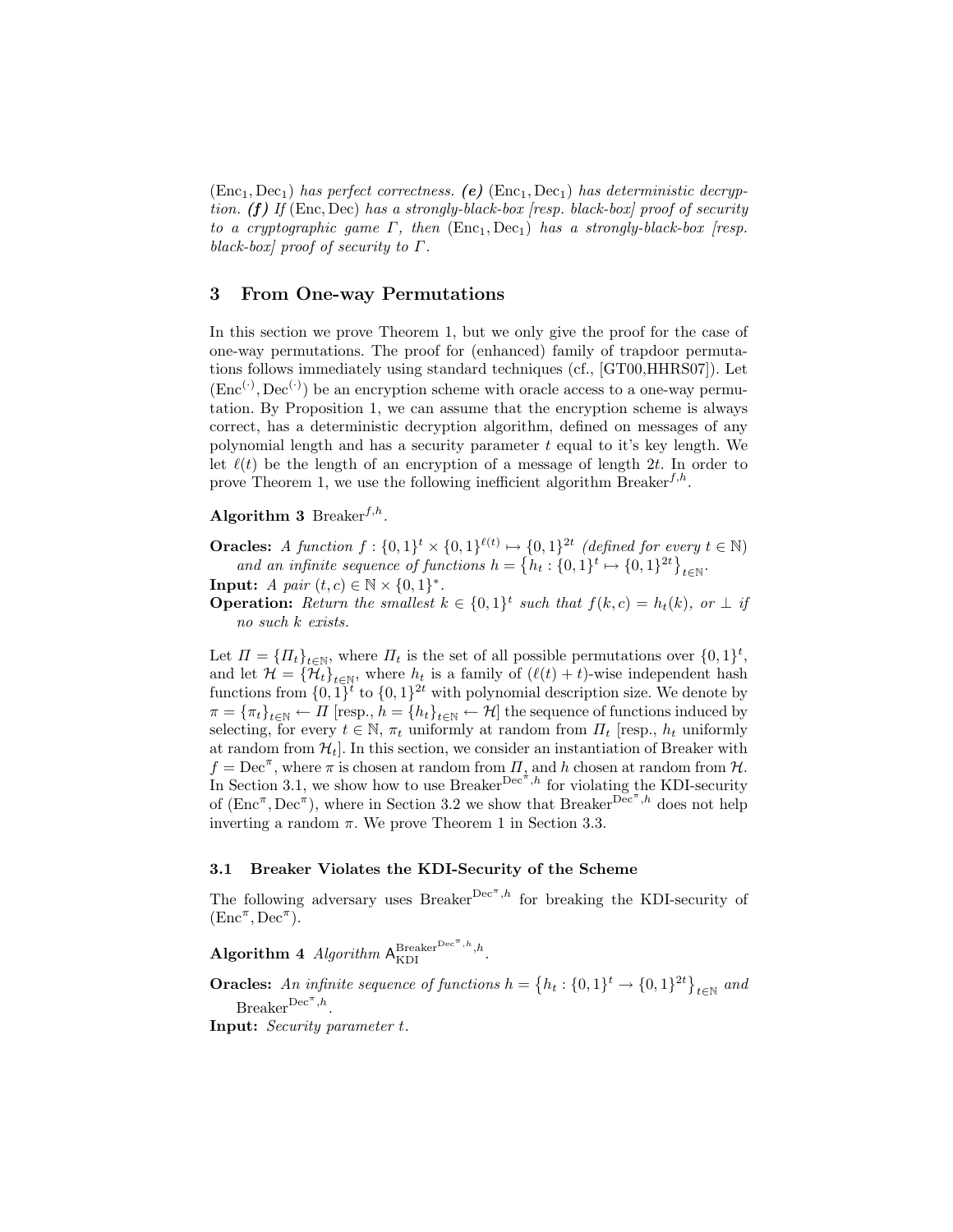Operation:

**Step 1:** Call  $Q(h_t)$  [or  $\widetilde{Q}(h_t)$ ] to obtain an encryption c of  $h_t(k)$  [or  $0^{2t}$ ]. Step 2: Call Breaker<sup>Dec<sup>π</sup>,h(t,c) to obtain a candidate key k' or  $\perp$ .</sup> Step 3: Output 1 iff Breaker did not return  $\bot$ .

**Lemma 2.** For every value of  $\pi \in \Pi$ , algorithm  $A_{\text{KDI}}^{\text{Breaker}^{\text{Dec}},h}, h$  breaks the KDIsecurity of the  $(\text{Enc}^{\pi}, \text{Dec}^{\pi})$  with probability one over a random choice of  $h \in \mathcal{H}$ .

*Proof.* Algorithm  $A_{KDI}$  only gives the wrong answer if the oracle is  $\tilde{Q}$  and Breaker does not return  $\perp$ . Assume now that the oracle is  $\tilde{Q}$ . Then, for any fixed k' and k we have  $Pr_{h_t}[h_t(k')] = \text{Dec}(k', \text{Enc}(k, 0^{2t}))] = \frac{1}{2^{2t}}$ , and using the union bound we have that the for a fixed k the probability that Breaker does not return  $\perp$  is at most  $2^{-t}$ .<sup>11</sup> Using an averaging argument, the probability that  $h_t$  is such that something else but  $\perp$  is returned with probability higher than  $2^{-t/2}$  is at most  $2^{-t/2}$ .

Since the  $h_t \in h$ 's are chosen independently from each other, the probability that there exists  $t_0 \in \mathbb{N}$  for which  $A_{KDI}$  breaks the scheme for no  $t > t_0$  is zero. We conclude that with probability one over the random choice of  $h \in \mathcal{H}$ , it holds that  $A_{KDI}$  breaks the KDI-security of (Enc, Dec) infinitely often.

#### 3.2 Breaker Does not Invert Random Permutations

We prove the following upper bound on the probability that an algorithm with access to Breaker inverts a random permutation. In the following let  $\mu_A(n)$  be an upper bound on number of  $\pi$  queries and the length of the maximal  $\pi$  query that A does on input  $y \in \{0,1\}^n$  (either directly or through the calls to Breaker<sup>Dec<sup>π</sup>,h),</sup> and let  $\mu_{\text{Dec}}(t)$  the same bound with respect to the  $\pi$  queries that Dec does on input  $(k, c) \in \{0, 1\}^t \times \{0, 1\}^{\ell(t)}$ . We assume without loss of generality that both upper bounds are monotonically increasing, that  $\mu_{\text{Dec}}(t) \geq t + \ell(t)$  and that  $\mu_{\mathsf{A}}(n) \geq n$ . We also assume that  $\mu_{\text{Dec}}(t) < 2^t$ .

**Lemma 3.** Let A be an adversary that gets h as an auxiliary input<sup>12</sup> and has oracle access to  $\pi$  and Breaker<sup>Dec<sup>\*</sup>,h</sup>. Then for every  $y \in \{0,1\}^n$  it holds that

$$
\text{Pr}_{\pi \leftarrow \Pi, h \leftarrow \mathcal{H}}[\mathsf{A}_{h}^{(\pi, \text{Breaker})}(y) = \pi^{-1}(y)] < 3\mu_{\mathsf{A}}(n) \big( 2^{-\mu_{\text{Dec}}^{-1}(n)} + \mu_{\text{Dec}}(\mu_{\mathsf{A}}(n))^{2} 2^{-n} \big),
$$

where  $\mu_{\text{Dec}}^{-1}(n) := \min \{ t \in \mathbb{N} \; : \; \mu_{\text{Dec}}(t) \geq n \}.$ 

Applying the Borel-Cantelli lemma on the above we get the following corollary.

Corollary 1. Assume that A and Dec are polynomially bounded, then there exists a negligible function  $\varepsilon$  such that with probability one over the choice of  $\pi$ and h,  $Pr_{y \leftarrow \{0,1\}^n}$  [A $_{h}^{(\pi,\text{Breaker}^{\text{Dec},\pi},h)}$  $\binom{(\pi,\text{Breaker}^{\text{Dcc}},n)}{h}(y) = \pi^{-1}(y) < \varepsilon(n)$  for large enough n.

 $\frac{11}{11}$  For this lemma, we are only using the "one-wise" independence of h.

<sup>&</sup>lt;sup>12</sup> We handle the fact that h is an infinite object, by only providing A the (description of the) first  $q(n)$  functions in the sequence, where  $q(n)$  is an upper bound on the running-time of  $A(y \in \{0,1\}^n)$ .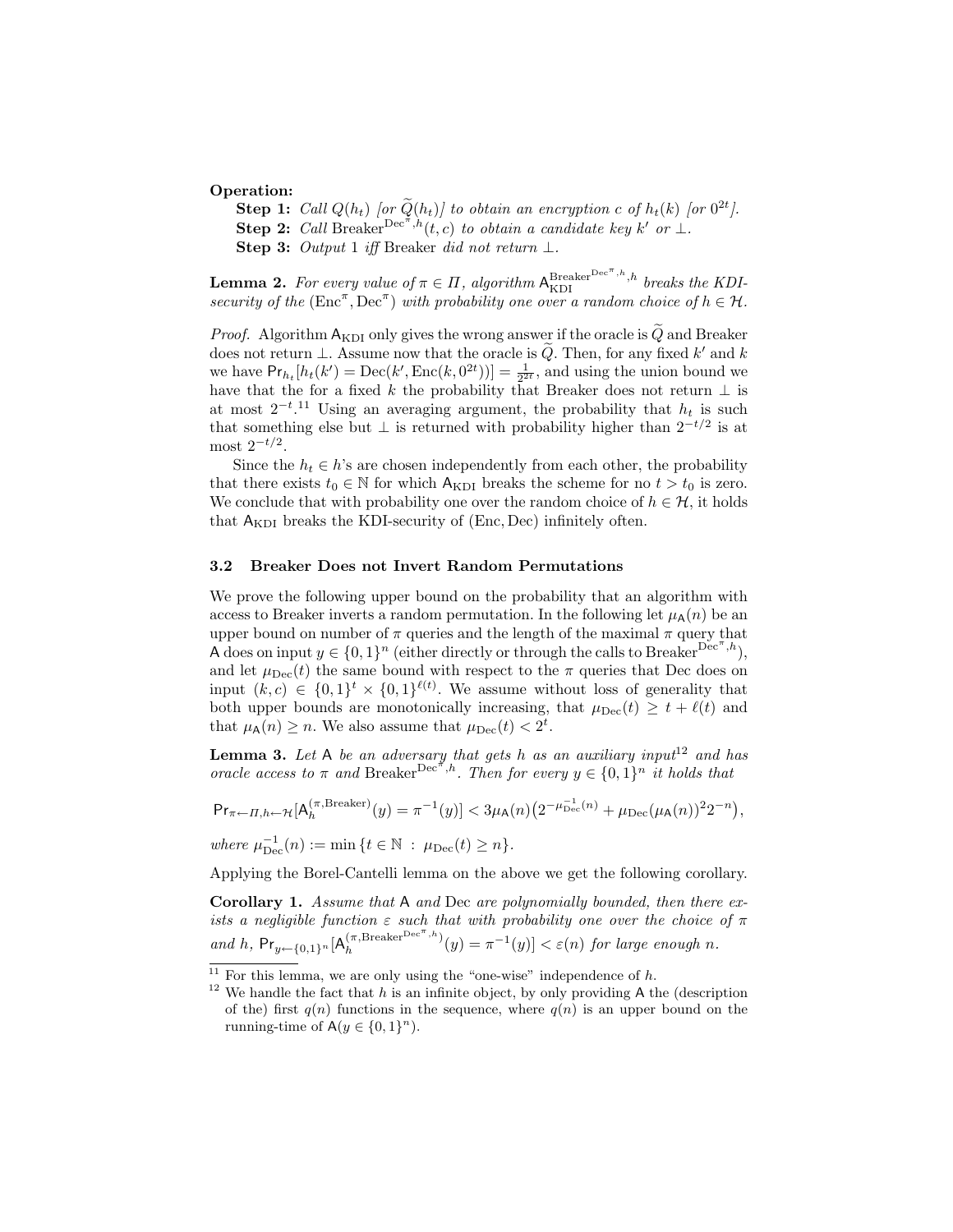In Appendix A, we give a proof of a non-uniform version of Lemma 3 (the adversary can use an arbitrary additional non-uniform advice) using the technique introduced by Gennaro and Trevisan [GT00]. Here, we use a different technique that is similar to the one used by Simon [Sim98]. The main idea is to study what happens if  $\pi$  is modified slightly by mapping a second, randomly chosen element to  $y$  (the element that A tries to invert). We show that such a change will likely go unnoticed by  $A(y)$ , and it will not find the new preimage. After the change, however, both preimages of y are equally likely to be the original one, so  $A(y)$ could not have found the original one either.<sup>13</sup>

For a given function  $g: \{0,1\}^n \mapsto \{0,1\}^n$  and two strings  $x^*, y \in \{0,1\}^n$ , we define the function  $g_{|x^* \to y}$  as  $g_{|x^* \to y}(x) := \begin{cases} y & \text{if } x = x^*, \\ 0 & \text{if } y > 0 \end{cases}$  $g(x)$  otherwise. We assume that all calls to Dec<sup> $\pi$ </sup>|x<sup>\*</sup>→y are well defined. In particular, if Dec queries  $\pi$ <sub>|x\*→y</sub> both at position  $\pi^{-1}(y)$  and at  $x^* \neq \pi^{-1}(y)$  (and thus might act arbitrarily as it "notices" that  $\pi_{x^* \to y}$  is not a permutation), we assume it stops and outputs 0. We now wish to consider the elements  $\{x^* \in \{0,1\}^n\}$  for which Breaker<sup>Dec<sup>π</sup>,h<sub>(t, c)</sub>  $\neq$ </sup> Breaker<sup> $\pi$ <sub>1</sub>x<sup>\*</sup>→y,h<sub></sub>(t, c). The set Diff<sup> $\pi$ </sup>(t, c, h, y) is a (possibly proper) superset of</sup> this set.

**Definition 5** (Diff). For an oracle function Dec, an infinite sequence of functions  $h \in \mathcal{H}, t \in \mathbb{N}, c \in \{0,1\}^*$  and  $y \in \{0,1\}^n$ , we let  $\text{Diff}^{\pi}(t, c, h, y) := \{x^* \in \mathbb{N}\}$  ${0, 1}^n \mid \exists k \in \{0, 1\}^t : \left( \text{Dec}^{\pi}(k, c) \neq h_t(k) = \text{Dec}^{\pi_{|x^* \to y}}(k, c) \right) \vee \left( \text{Dec}^{\pi}(k, c) \neq h_t(k) \right)$  $h_t(k) \neq \text{Dec}^{\pi_{|x^* \to y}}(k, c)$ 

For  $x^* \notin \text{Diff}^{\pi}(t, c, h, y)$ , it holds that Breaker<sup>Dec<sup> $\pi, h(t, c) = \text{Breaker}^{\pi_{|x^* \to y}, h}(t, c)$ .</sup></sup> To see this, let  $k_0 \neq \perp$  be the lexicographic smaller output of the two calls. Clearly,  $k_0$  must be the output of both calls to Breaker. The next claim states that if h is uniformly chosen from  $H$ , then  $\text{Diff}^{\pi}(t, c, h, y)$  is very likely to be small for all possible  $c$ .

*Claim.* Let A be an adversary with oracle access to  $\pi$  and Breaker<sup>Dec<sup> $\pi$ </sup>,h, which</sup> gets h as an auxiliary input. Then, for every  $\pi$  and  $y \in \{0,1\}^n$ :

$$
\mathsf{Pr}_{h \leftarrow \mathcal{H}} \Big[ \mathsf{A}_{h}^{(\pi, \text{Breaker}^{\text{Dec}^{\pi}, h})}(y) \text{ queries } \text{Breaker}^{\text{Dec}^{\pi}, h}(t, c) \text{ with}
$$

$$
|\text{Diff}^{\pi}(t, c, h, y)| \geq \mu_{\text{Dec}}(\mu_{\mathsf{A}}(n))^2 \Big] < \mu_{\mathsf{A}}(n) 2^{-\mu_{\text{Dec}}^{-1}(n)}
$$

*Proof.* For  $t \in \mathbb{N}$ ,  $c \in \{0,1\}^*$  and  $k \in \{0,1\}^t$ , let  $\mathcal{D}_{c,k}$  be the set of all possible images of Dec<sup> $\pi$ <sub>|x<sup>\*</sup>→y</sub>(k, c), enumerating over all  $x^* \in \{0,1\}^n$  (i.e., the set  $\mathcal{D}_{c,k}$  :=</sup>  ${ {\rm Dec}^{\pi_{|x^* \to y}}(k,c) : x^* \in \{0,1\}^n \}}$ .<sup>14</sup> We first note that  $|\mathcal{D}_{c,k}| \leq \mu_{\text{Dec}}(t) + 1 \leq 2^t$ – in an execution of  $\text{Dec}^{\pi}(k, c)$  at most  $\mu_{\text{Dec}}(t)$  elements  $x_1, \ldots, x_{\mu_{\text{Dec}}(t)}$  are

<sup>&</sup>lt;sup>13</sup> The main difference between our approach and the one in [Sim98], is that we do not insist on keeping  $\pi$  a permutation. It turns out that this slackness makes our proof significantly simpler.

<sup>&</sup>lt;sup>14</sup> Note that the original image Dec<sup> $\pi$ </sup>( $k, c$ ) is in  $\mathcal{D}_{c,k}$ .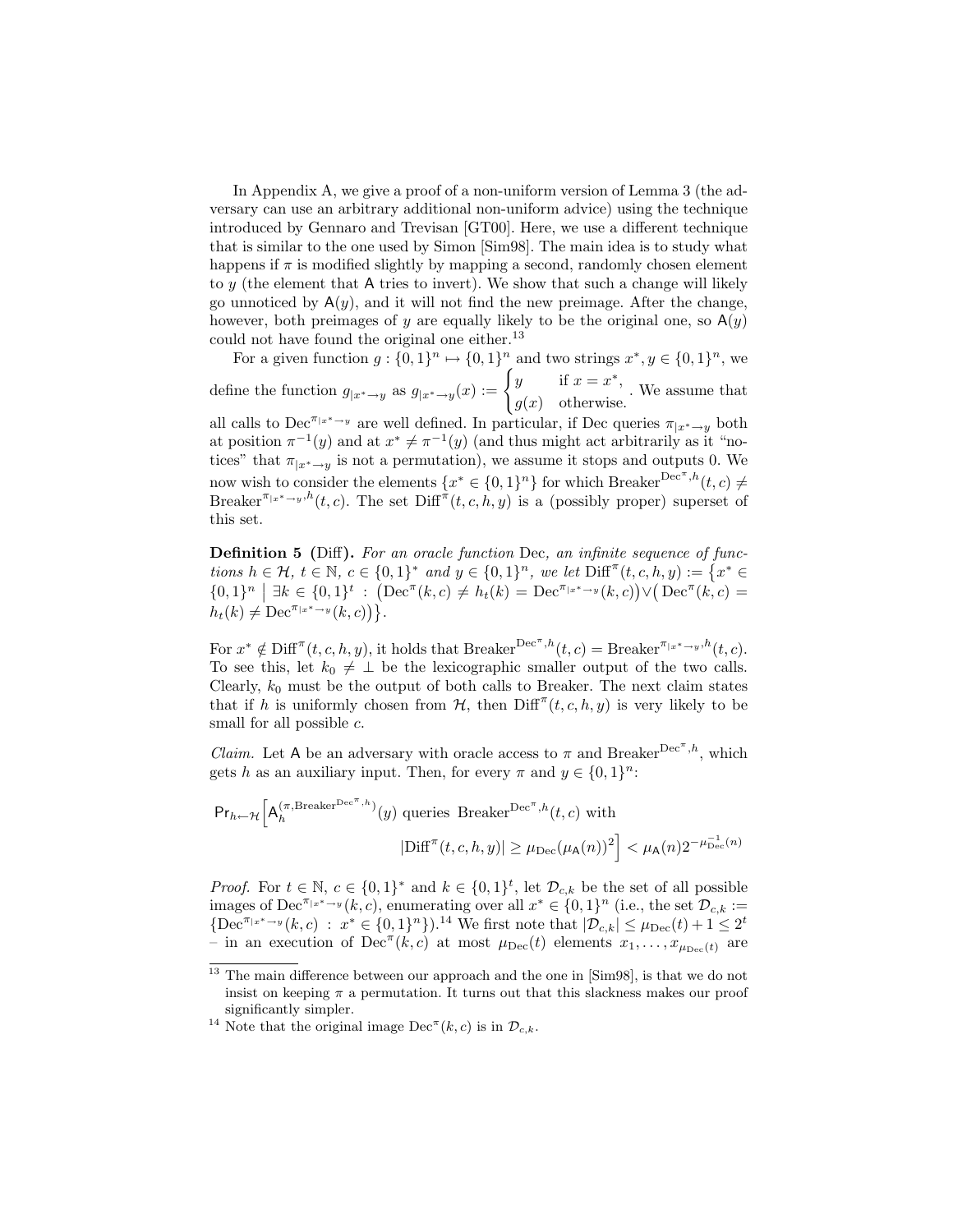queried, and only if  $x^* \in \{x_1, \ldots, x_{\mu_{\text{Dec}}(t)}\}$  the image of Dec can be changed. Let  $\mathcal{H}_t$  be the t'th entry in  $\mathcal{H}$ . Applying Lemma 1 with  $V = 2^t$ ,  $s = t + \ell(t)$ ,  $\alpha = \mu_{\text{Dec}}(t)$  and letting  $B_k = 1$  iff  $h_t(k) \in \mathcal{D}_{c,k}$ , we have that  $\Pr_{h_t \leftarrow \mathcal{H}_t} [|\{k \in \mathcal{L}_t\}_{k=1}^K]$  $\{0,1\}^t : h_t(k) \in \mathcal{D}_{c,k}\} \geq \mu_{\text{Dec}}(t) \leq \frac{t}{\mu_{\text{Dec}}(t)^{t+\ell(t)-1}} \leq 2^{-t-\ell(t)}.$ 

We next show that  $|\text{Diff}^{\pi}(t, c, h, y)| \leq \mu_{\text{Dec}}(t) \cdot |\{k \in \{0, 1\}^t : h_t(k) \in \mathcal{D}_{c,k}\}|.$ We prove this by presenting an injective function  $\phi$  from  $\text{Diff}^{\pi}(t, c, h, y)$  to  $\{1,\ldots,\mu_{\text{Dec}}(t)\}\times\{k:h_t(k)\in\mathcal{D}_{c,k}\}.$  If  $x^*\in\text{Diff}^{\pi}(t,c,h,y)$ , then there exists  $k_{x^*}$  such that  $\mathrm{Dec}^{\pi}(k_{x^*}, c) \neq h_t(k_{x^*}) = \mathrm{Dec}^{\pi_{|x^* \to y}}(k_{x^*}, c)$  or  $\mathrm{Dec}^{\pi}(k_{x^*}, c) =$  $h_t(k_{x^*}) \neq \text{Dec}^{\pi_{|x^* \to y}}(k_{x^*}, c)$  and therefore  $k_{x^*} \in \{k : h_t(k) \in \mathcal{D}_{c,k}\}.$  Furthermore,  $\text{Dec}^{\pi}(k_{x^*}, c)$  must query  $\pi$  on  $x^*$ . Let  $i_{x^*}$  denote the index (i.e., position) of the query  $\pi(x^*)$  among the  $\pi$  queries that  $\text{Dec}^{\pi}(k_{x^*}, c)$  does, and let  $\phi$  be the function that maps  $x^*$  to  $(i_{x^*}, k_{x^*})$ . Since a pair  $(i, k)$  specifies a single x (the one queried at *i*'th position in  $\text{Dec}^{\pi}(k, c)$ , it follows that  $\phi$  is indeed injective.

We note that for  $t > \mu_{\text{Dec}}^{-1}(n)$ , it always holds that  $x^* \notin \text{Diff}^{\pi}(t, c, h, y)$  (Dec cannot invoke  $\pi$  on such a long input). Combining the above, we have that with probability at least  $1 - \mu_A(n)2^{-\mu_{\text{Dec}}^{-1}(n)}$  over the choice of h, for each of the at most  $\mu_A(n)$  queries Breaker $(t, c)$  that  $A(y)$  does, it holds that  $|\text{Diff}(t, c, h, y)| \le$  $\mu_{\text{Dec}}(t)^2 \leq \mu_{\text{Dec}}(\mu_{\mathsf{A}}(n))^2.$ 

For a given value of  $\pi$  and  $x_0, x_1 \in \{0, 1\}^n$ , let  $\pi_{|x_0 \leftrightarrow x_1} := \pi_{|x_0 \to \pi(x_1), x_1 \to \pi(x_0)}$ . We next show that with high probability,  $A(y)$  behaves exactly the same given the oracle  $\pi$  or  $\pi_{x^* \leftrightarrow y}$ .

**Definition 6 (trace).** For a given oracle function Dec, the trace,  $tr(\pi, h, y, r_A)$ , of an adversary A is the sequence of all queries  $A(y)$  makes to Breaker<sup>Dec<sup>n</sup>,h</sup> and  $\pi$  (and their responses), when it uses  $r_A$  as its random-coins and gets h as an auxiliary input.

*Claim.* Let  $y \in \{0,1\}^n$  and let A be an adversary with oracle access to  $\pi$ and Breaker<sup>Dec<sup>π</sup>,h, and assume that A queries  $\pi$  on its output before returning it.</sup> Then,  $Pr_{\pi, h, r_A, x^* \leftarrow \{0,1\}^n} [\text{tr}(\pi, h, y, r_A) \neq \text{tr}(\pi_{|x^* \leftrightarrow \pi^{-1}(y)}, h, y, r_A)] < p(n)$ , where  $p(n) := 2\mu_{\mathsf{A}}(n)\left(2^{-\mu_{\mathrm{Dec}}^{-1}(n)} + \mu_{\mathrm{Dec}}(\mu_{\mathsf{A}}(n))^{2}2^{-n}\right).$ 

*Proof.* Let  $\mathcal{X}_{\pi}$  be all the queries to  $\pi$  in  $\text{tr}(\pi, h, y, r_A)$ , clearly  $|\mathcal{X}_{\pi}| \leq \mu_A(n)$ . Let further  $\mathcal{X}_{\text{Diff}}$  be the union of the sets  $\text{Diff}^{\pi}(t, c, h, y)$  for all calls  $(t, c)$  made by A to Breaker. If  $x^* \notin \mathcal{X}_{\pi} \cup \mathcal{X}_{\text{Diff}}$ , we have that  $\text{tr}(\pi, h, y, r_A) = \text{tr}(\pi_{|x^* \to y}, h, y, r_A)$ (cf., the remark after Definition 5). Claim 3.2 yields that with probability at least  $1 - \mu_A(n) 2^{-\mu_{Dec}^{-1}(n)}$  over the choice of h and  $r_A$ , it holds that  $|\mathcal{X}_\pi \cup \mathcal{X}_{Def}| \le$  $\mu_{\mathsf{A}}(n)\mu_{\text{Dec}}(\mu_{\mathsf{A}}(n))^2$ . The union bound yields that  $\mathsf{Pr}_{h,r_{\mathsf{A}},x^*\leftarrow\{0,1\}^n}[\text{tr}(\pi,h,y,r_{\mathsf{A}})\neq$  $\mathrm{tr}(\pi_{|x^* \to y}, h, y, r_A)] < \mu_{\mathsf{A}}(n) \big( 2^{-\mu_{\mathrm{Dec}}^{-1}(n)} + \mu_{\mathrm{Dec}}(\mu_{\mathsf{A}}(n))^{2} 2^{-n} \big).$ 

Finally, if  $tr(\pi, h, y, r_A)$  and  $tr(\pi_{|x^* \leftrightarrow \pi^{-1}(y)}, h, y, r_A)$  are different, then one of  $\mathrm{tr}(\pi, h, y, r_{\mathsf{A}}) \neq \mathrm{tr}(\pi_{|x^* \to y}, h, y, r_{\mathsf{A}}) \text{ or } \mathrm{tr}(\pi_{|x^* \to y}, h, y, r_{\mathsf{A}}) \neq \mathrm{tr}(\pi_{|x^* \leftrightarrow \pi^{-1}(y)}, h, y, r_{\mathsf{A}})$ must hold. Since  $\pi_{x \leftrightarrow \pi^{-1}(y)}$  is also a permutation, and  $x^*$  is a uniformly chosen element given  $\pi_{x^*\leftrightarrow \pi^{-1}(y)}$  and y, the inequality obtained before states that both these events have probability at most  $p(n)/2$ .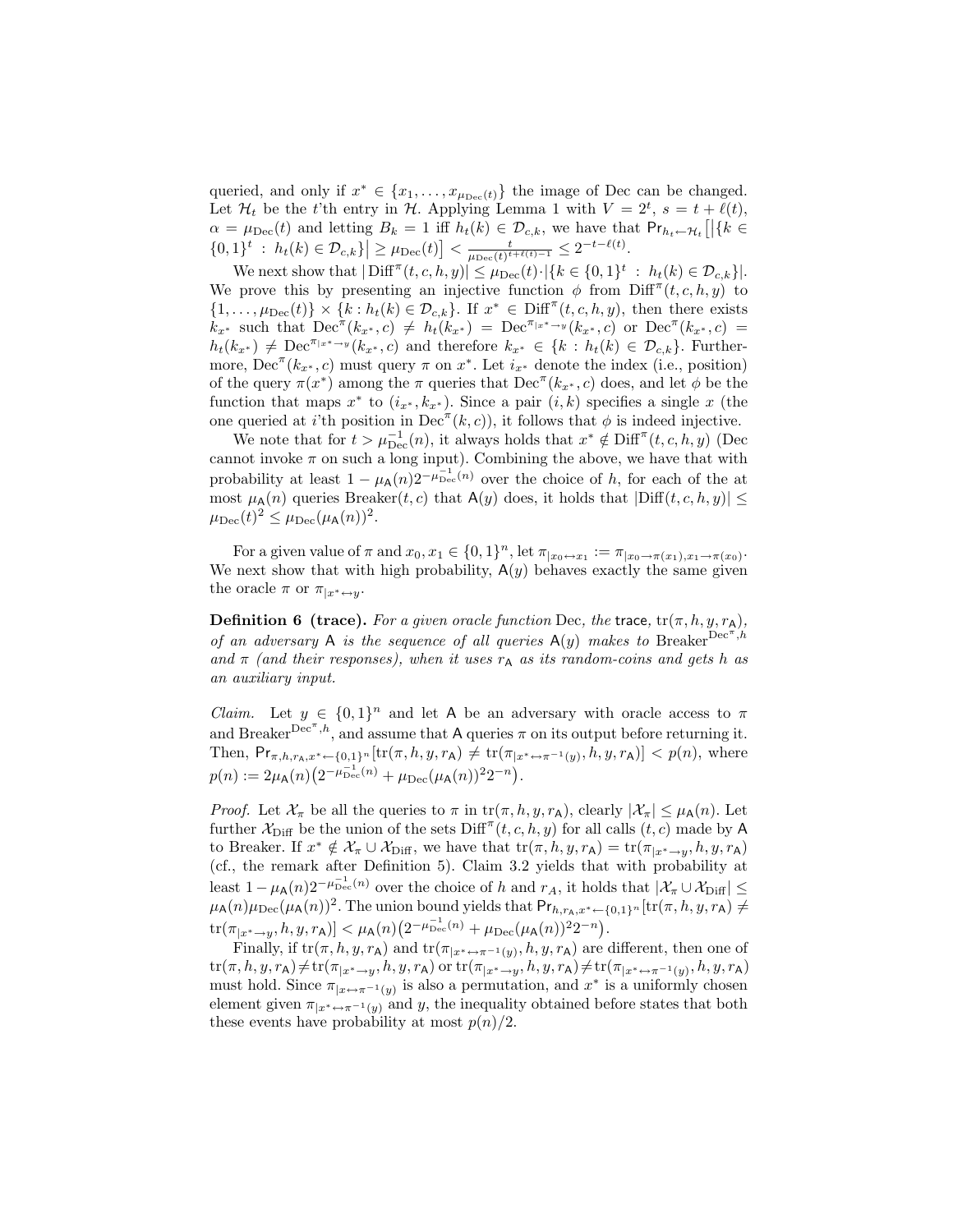Proof. (of Lemma 3) Assuming without lost of generality that A queries it's output, the probability that  $\mathsf{A}^{(\pi,\text{Breaker}^{\text{Dec}},h)}(y)_h = \pi^{-1}(y)$  is at most the probability that the traces  $tr(\pi, h, y, r_A)$  and  $tr(\pi_{|x^*\leftrightarrow \pi^{-1}(y)}, h, y, r_A)$  are different plus  $2^{-n}$  (to handle the case  $x^* = \pi^{-1}(y)$ ). By Claim 3.2, the latter probability is at most  $2^{-n} + p(n)$ .

## 3.3 Putting it Together

Proof. (of Theorem 1) Assume that there exists a black-box proof of security from breaking the KDI-security of  $(\text{Enc}^{\pi}, \text{Dec}^{\pi})$  using a poly-wise independent hash function to breaking the hardness of  $\pi$ , and let  $M^{(1)}$  be the algorithm for inverting  $\pi$  as guaranteed by this proof of security. Lemma 2 yields that  $A_{\text{KDI}}^{\text{BreakerDec}}$ <sup>n,h</sup>,h breaks the KDI-security of  $(\text{Enc}^{\pi}, \text{Dec}^{\pi})$  with probability one over the choice of h. Thus,  $M_{\text{KDI}}^{\text{BreakerDec}}$ ,<sup>h</sup>,h needs to break the one-way property of  $\pi$  with probability one over the choice of h as well. However, since  $A^{\pi,B}$  can be efficiently emulated by an algorithm  $\widetilde{A}$  with oracle access to Breaker<sup>Dec<sup>π</sup>,h and</sup>  $\pi$ , and given h as an auxiliary input, Corollary 1 yields that with probability one over the choice of  $\pi$  and h, algorithm  $A^{\pi,B}$  does not break the one-wayness of  $\pi$ , and a contradiction is derived.

# 4 From Arbitrary Assumptions

In this section, we rule out the existence of reductions with strongly-black-box proof of security from the KDI-security of an encryption scheme, to a very large class of hardness assumptions. That is, we prove the following theorem.

Theorem 5 (formal restatement of Theorem 2). There exists no reduction with strongly-black-box proof of security from the KDI-security of an encryption scheme to any cryptographic game.

Let (Enc, Dec) be an encryption scheme. As in Section 3, we use Proposition 1 and assume without loss of generality that the encryption scheme is always correct, has deterministic decryption algorithm, is defined on messages of any length, and has security parameter t equal to the key length. We let  $\ell(t)$  be the length of an encryption of a message of length 2t.

Consider an instantiation of Breaker (Algorithm 3) with  $f = \text{Dec}$  and  $h \in$  $\mathcal{H} = {\mathcal{H}_t}_{t \in \mathbb{N}},$  where  $\mathcal{H}_t$  is the set of all possible function from  $\{0, 1\}^t$  to  $\{0, 1\}^{2t}$ . As in Section 3, we have that there exists an efficient algorithm, with oracle access to Breaker $^{\text{Dec},h}$  and h, that breaks the KDI-security of (Enc, Dec) with probability one over the choice of  $h \in \mathcal{H}$ . The following Lemma states that in many settings, having oracle access to Breaker $^{\text{Dec},h}$  does not yield any significant additional power.

**Lemma 4.** Let  $A^{\text{Breaker}^{\text{Dec},h},h}$  be an algorithm with oracle access to Breaker<sup>Dec,h</sup> and h, and let  $t_{\mathsf{A}}(n)$ , for security parameter n, be a polynomial-time computable upper bound on the running-time of  $A^{\text{Breaker}^{\text{Dec},h},h}$ .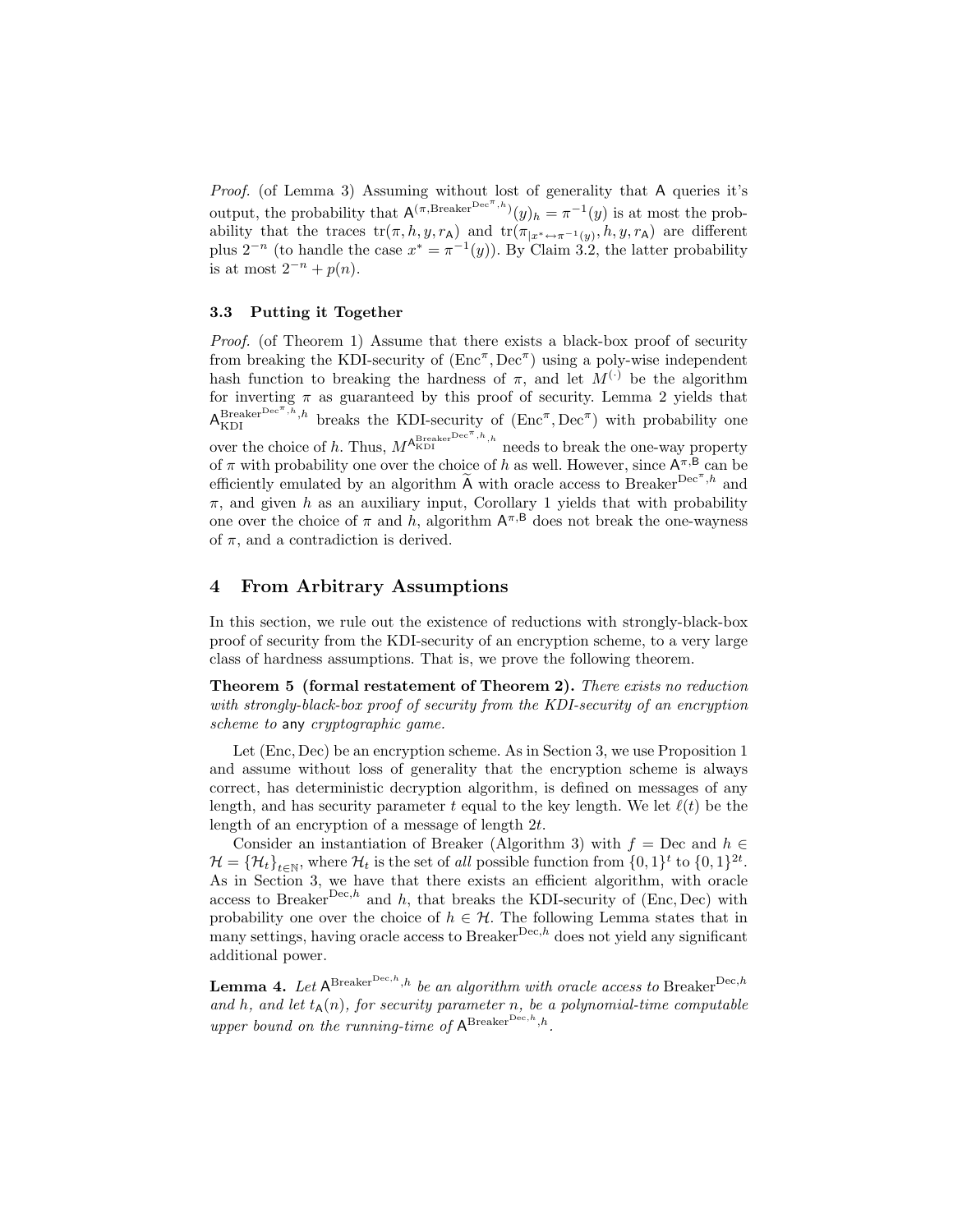Then for every polynomial computable function  $\delta : \mathbb{N} \mapsto [0, 1]$ , there exists an algorithm  $\widetilde{A}_{\delta}^h$ , which has oracle access only to h, runs in time  $\text{poly}(1/\delta(n), t_{\mathsf{A}}(n))$ , n) and uses random-coins of the same length as  $A^{\text{Breaker}^{\text{Dec},h},h}$  such that the following holds. If  $A^{\text{Breaker}\text{Dec},h}, h$  and  $\widetilde{A}_{\delta}^{h}$  are using the same random-coins, then  $A^{\text{Breaker}^{\text{Dec},h},h}(1^n) = \widetilde{A}_{\delta}^h(1^n)$  with probability  $1-\delta(n)$  over a random choice of h.

*Proof.* Algorithm  $\widetilde{A}$  emulates A, while remembering all query and answer pairs to h. When A queries Breaker<sup>Dec,h</sup>(t, c), algorithm  $\widetilde{A}$  distinguishes two cases:

- **Case 1:**  $t < \log(t_A(n)) + \log(1/\delta(n))$ . A fully emulates Breaker<sup>Dec,h</sup>. Namely, A evaluates  $h_t(k)$  for all  $k \in \{0,1\}^t$  and returns the first one for which  $Dec(k, c) = h_t(k)$ . It returns  $\perp$  if no such k exists.
- **Case 2:**  $t \geq \log(t_A(n)) + \log(1/\delta(n))$ . A checks all the previous queries to h of length  $t$  in lexicographic order. If for one of those queries it holds that  $Dec(k, c) = h_t(k)$ , it returns k, otherwise it returns  $\perp$ .

The bound on the running-time of  $\overline{A}$  is clear, in the following we show  $\overline{A}$  emulates A well. We first note that in Case 1,  $\ddot{A}$  always returns the same answer that Breaker<sup>Dec,h</sup> would. To handle Case 2, let  $k \in \{0,1\}^t$  and assume that the query  $h_t(k)$  was not perviously asked by A. Since h is length doubling, the probability over the choice of h that  $\text{Dec}(k, c) = h_t(k)$  is  $2^{-2t}$ . Using a union bound we have that the probability, over the choice of h, that  $\widetilde{A}$  returns a value different from what Breaker<sup>Dec,h</sup> would (i.e.,  $\widetilde{A}$  returns  $\perp$  where Breaker<sup>Dec,h</sup> finds a consistent key) is at most  $2^{-\log(t_{\mathsf{A}}(n))-\log(1/\delta(n))} = \delta(n)/t_{\mathsf{A}}(n)$ . Since there are at most  $t_{\mathsf{A}}(n)$ calls to Breaker<sup>Dec,h</sup>, the probability that in any of those  $\widetilde{A}$  returns a wrong value is at most  $\delta(n)$ , which proves the lemma.

Proof. (of Theorem 5) The proof follows the lines of the one of Theorem 1, but we need to work a little harder for proving that having access to  $h$  does not give the adversary additional power.<sup>15</sup>

Assume that there exists a strongly-black-box proof of security from (Enc, Dec) to a cryptographic game  $\Gamma$  and let  $M^{(\cdot)}$  be the algorithm for breaking  $\Gamma$  as guaranteed by this proof of security. It easily follows from the proof of Lemma 2 that also in the setting of this section there is an efficient algorithm  $A_{KDI}^{\text{Breaker}^{\text{Dec},h},h}$ , with oracle access to Breaker<sup>Dec,h</sup> and h breaking the KDI-security of  $(Enc, Dec)$  with probability one over the choice of h. Thus,  $M^{\mathsf{A}_{\text{KDI}}^{\text{Breaker}^{\text{Dec},h},h}}$  breaks  $\Gamma$  with probability 1 over the choice of h. Namely,

$$
\Pr_{h}\left[\Pr_{r_{\mathsf{A}},r_{\Gamma}}[M^{\mathsf{A}_{\text{KDI}}^{\text{Breaker}\text{Dec},h},h}\leftrightarrow\Gamma(1^{n})\text{ wins}]>\tfrac{1}{p_{h}(n)}\text{ for infinitely many }n\right]=1,\text{ (1)}
$$

where  $r_A$  and  $r_I$  denote the random-coins of A and  $\Gamma$ , respectively, and  $p_h$  is some polynomial that may depend on  $h$ . In the following we first remove the dependence of the polynomial  $p_h$  from h. For this let  $\varepsilon(n) := \mathsf{Pr}_{h,r_{\mathsf{A}},r_{\Gamma}}[M^{\mathsf{A}_{\text{KDI}}^{\text{Breaker}^{\text{Dec},h},h}}$ 

 $15$  One gets this property "for free", when the underlying hardness assumption is inverting a random permutation.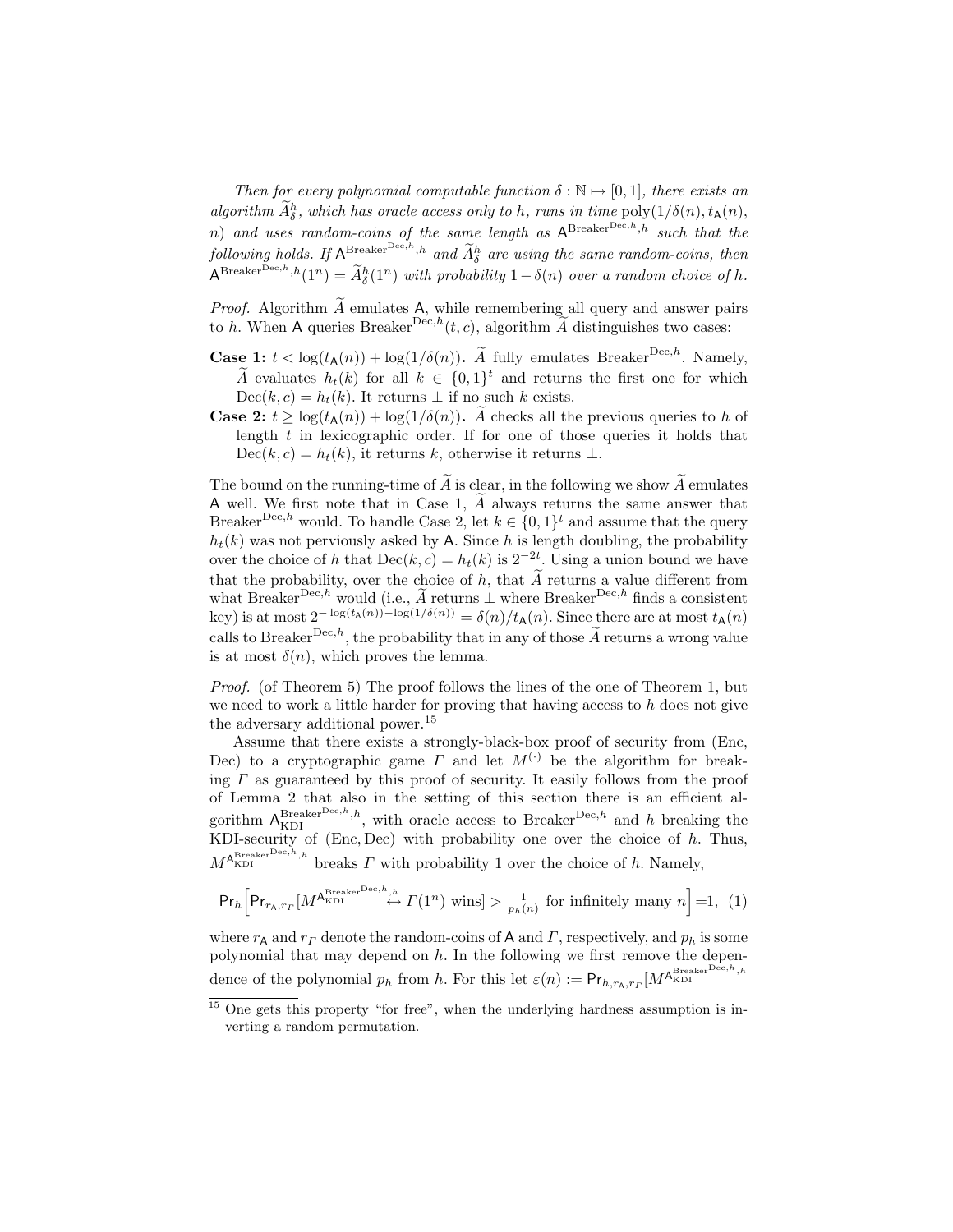$\theta \mapsto \Gamma(1^n)$  wins $] = \mathsf{E}_h \Big[ \mathsf{Pr}_{r_{\mathsf{A}},r_{\Gamma}}[M^{\mathsf{A}_{\text{KDI}}^{\text{PreakerDec},h},h} \leftrightarrow \Gamma(1^n)$  wins $] \Big]$ . We show that  $\varepsilon$  is non negligible. Using Markov's inequality we get for every  $n \in \mathbb{N}$  that  $Pr_h[P_{r_{A, r}}]$  $M^{\mathsf{A}_{\text{KDI}}^{\text{PreakerDec},h},h} \leftrightarrow \Gamma(1^n) \text{ wins} \leq n^2 \varepsilon(n) \geq 1 - \frac{1}{n^2}$ , and therefore<sup>16</sup>  $\mathsf{Pr}_h[\mathsf{Pr}_{r_{\mathsf{A}},r_{\mathsf{F}}}]$  $M^{\mathsf{A}_{\mathsf{KDI}}^{\mathsf{Breaker}^{\mathsf{Dec},h},h}} \leftrightarrow \Gamma(1^n) \text{ wins} ] \lt n^2 \varepsilon(n) \text{ for all } n > 2 ] \geq 1 - \sum_{n=2}^{\infty} \frac{1}{n^2} > \frac{1}{3} \text{ Com-}$ bining this with Equation (1) we get that  $Pr_h\left[\frac{1}{p_h(n)} < Pr_{r_A,r_I}[M^{A_{KDI}^{BreakerDec,h},h} \leftrightarrow \right]$  $\Gamma(1^n)$  wins  $\vert \langle n \rangle \leq n^2 \varepsilon(n)$  for infinitely many  $n \vert > \frac{1}{3}$ , which implies that there is a polynomial  $p(n)$  such that  $\varepsilon(n) > \frac{1}{p(n)}$  infinitely often.

In order to finish the proof, we will now to apply Lemma 4 on  $M^{\mathsf{A}^{\mathsf{Breaker}Dec,h},h}_{\mathsf{KDI}}$ . Recall that Lemma 4 was proved only in the stand alone settings, where in particular no interaction with a random system is considered. Since the proof of security of (Enc, Dec) is strongly-black-box, we have that  $\Gamma$  does not access, through interaction with  $M^{A_{\text{KDI}}^{\text{PreakerDec},h},h}$ , the function h. Therefore,  $\Gamma$ 's answers are determined by the output behavior of  $M^{A_{KDI}^{BreakerDec,h,h}}$  and the proof of Lemma 4 goes through also in this setting. Hence, Lemma 4 yields, letting  $\delta(n) = \frac{1}{2p(n)}$ , the existence of an efficient algorithm  $\tilde{M}^h$  with oracle access only to h, such that  $Pr_{h,r_A,r_I}[\widetilde{M}^h \leftrightarrow \Gamma(1^n) \text{ wins}] > \frac{1}{2p(n)}$  for infinitely many n's.

Our final step is to emulate  $\tilde{M}^h$ , where rather than accessing h we randomly chooses the answer of each time one is requested (and cache it). The latter emulation breaks the cryptographic assumption with probability at least  $\frac{1}{2p(n)}$ for infinitely many n's and since it is also efficient, it implies that  $\Gamma$  is not secure.

# 5 Applying Our Technique to Other Primitives

It seems tempting to try and use the above Breaker also to show the impossibility of constructing other KDI-secure primitives. Consider for instance pseudorandom functions or permutations that are supposed to be secure even if the adversary can obtain its value on a function of its secret key. Halevi and Krawczyk [HK07] show that a deterministic construction cannot exist, but give a construction in case the permutation has an additional public parameter (i.e., salt) chosen after the challenge function is fixed. Their construction, however, compresses (e.g., maps *n* bits to  $n/2$ ).

It is indeed possible to generalize our techniques to this case, as long for as the pseudorandom functions are injective for every key. In this case, Breaker finds a key k such that  $f^{k,r}(h(k)) = c$ , where f is the pseudorandom function and r is the random salt. The reason this method fails if the construction compresses (as the one given by Halevi and Krawczyk [HK07]), is that Breaker as defined above does not seem to give useful information about the key anymore, since it is unlikely that the correct key is the lexicographically smallest.

<sup>&</sup>lt;sup>16</sup> The  $\sigma$ -additivity of the measure implies that the event in the next probability is measurable.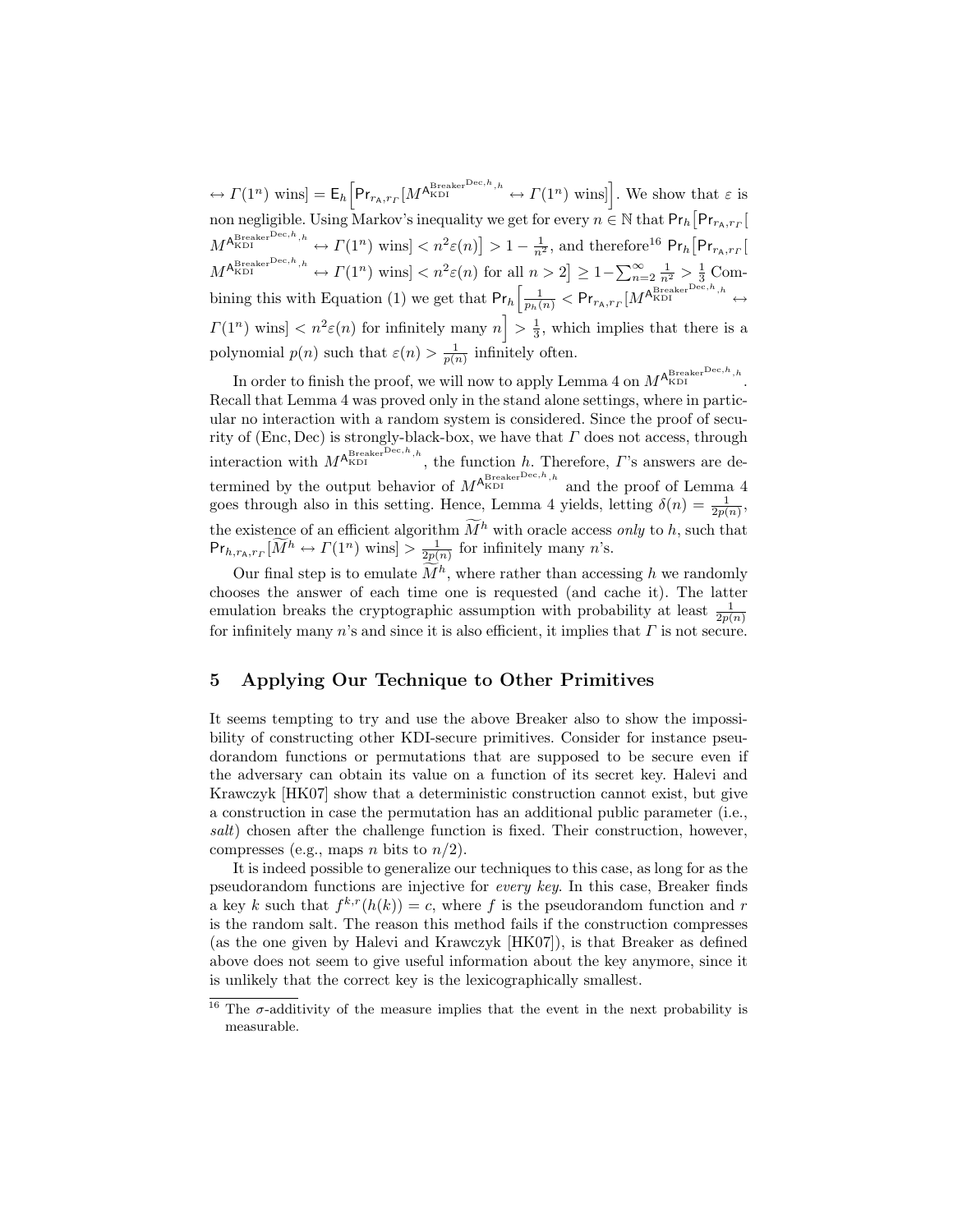It seems that we also cannot utilize our Breaker for the general case of length increasing (non-injective) pseudorandom functions (or equivalently, for the case that we are allowed to make several KDI queries). Consider the question whether a given pseudorandom function is constant on a negligible fraction of the keys (e.g., on a single key k it holds that  $f^{k,r}(\cdot) := 0^{\ell}$ ). Deciding whether a given function has this property or not might be infeasible. Yet, using for instance the Breaker of Section 4, we can easily find the right answer: ask the Breaker on  $(h, 0^{\ell})$ , where h is a random hash function, and answer "Yes" is the Breaker finds some consistent key. Thus, in this setting our Breaker gives us an extra power that we cannot emulate.

# Acknowledgments

We are very grateful to Oded Goldreich, Jonathan Hoch, Gil Segev, Omer Reingold and Udi Wieder for useful discussions. We thank the anonymous referees for many useful comments.

# References

- [AR02] M. Abadi and P. Rogaway. Reconciling two views of cryptography (the computational soundness of formal encryption). JoC, 15(2):103–127, 2002.
- [Bar01] B. Barak. How to go beyond the black-box simulation barrier. In  $42nd$ FOCS, pages 106–115. IEEE Computer Society, 2001.
- [BHHO08] D. Boneh, S. Halevi, M. Hamburg, and R. Ostrovsky. Circular-secure encryption from decision Diffie-Hellman. In CRYPTO 2008.
- [BRS02] J. Black, P. Rogaway, and T. Shrimpton. Encryption-scheme security in the presence of key-dependent messages. Selected Areas in Cryptography 2002.
- [CL01] J. Camenisch and A. Lysyanskaya. An efficient system for non-transferable anonymous credentials with optional anonymity revocation. EUROCRYPT 2001.
- [CW79] J. L. Carter and M. N. Wegman. Universal classes of hash functions. *JCSS*, 18(2):143–154, 1979.
- [DOP05] Y. Dodis, R. Oliveira, and K. Pietrzak. On the generic insecurity of the full domain hash. In CRYPTO 2005.
- [DY83] D. Dolev and A. C. Yao. On the security of public key protocols. IEEE Transactions on Information Theory, 29(2):198–208, 1983.
- [GGKT05] R. Gennaro, Y. Gertner, J. Katz, and L. Trevisan. Bounds on the efficiency of generic cryptographic constructions. S. J. on Comp,35(1):217-246, 2005.
- [GKM<sup>+</sup>00] Y. Gertner, S. Kannan, T. Malkin, O. Reingold, and M. Viswanathan. The relationship between public key encryption and oblivious transfer. FOCS 2000.
- [GT00] R. Gennaro and L. Trevisan. Lower bounds on the efficiency of generic cryptographic constructions. In FOCS 2000.
- [HHRS07] I. Haitner, J. J. Hoch, O. Reingold, and G. Segev. Finding collisions in interactive protocols – A tight lower bound on the round complexity of statistically-hiding commitments. FOCS 2007.
- [HH08] I. Haitner and T. Holenstein. On the (Im)Possibility of Key Dependent Encryption (full version). http://eprint.iacr.org/2008/164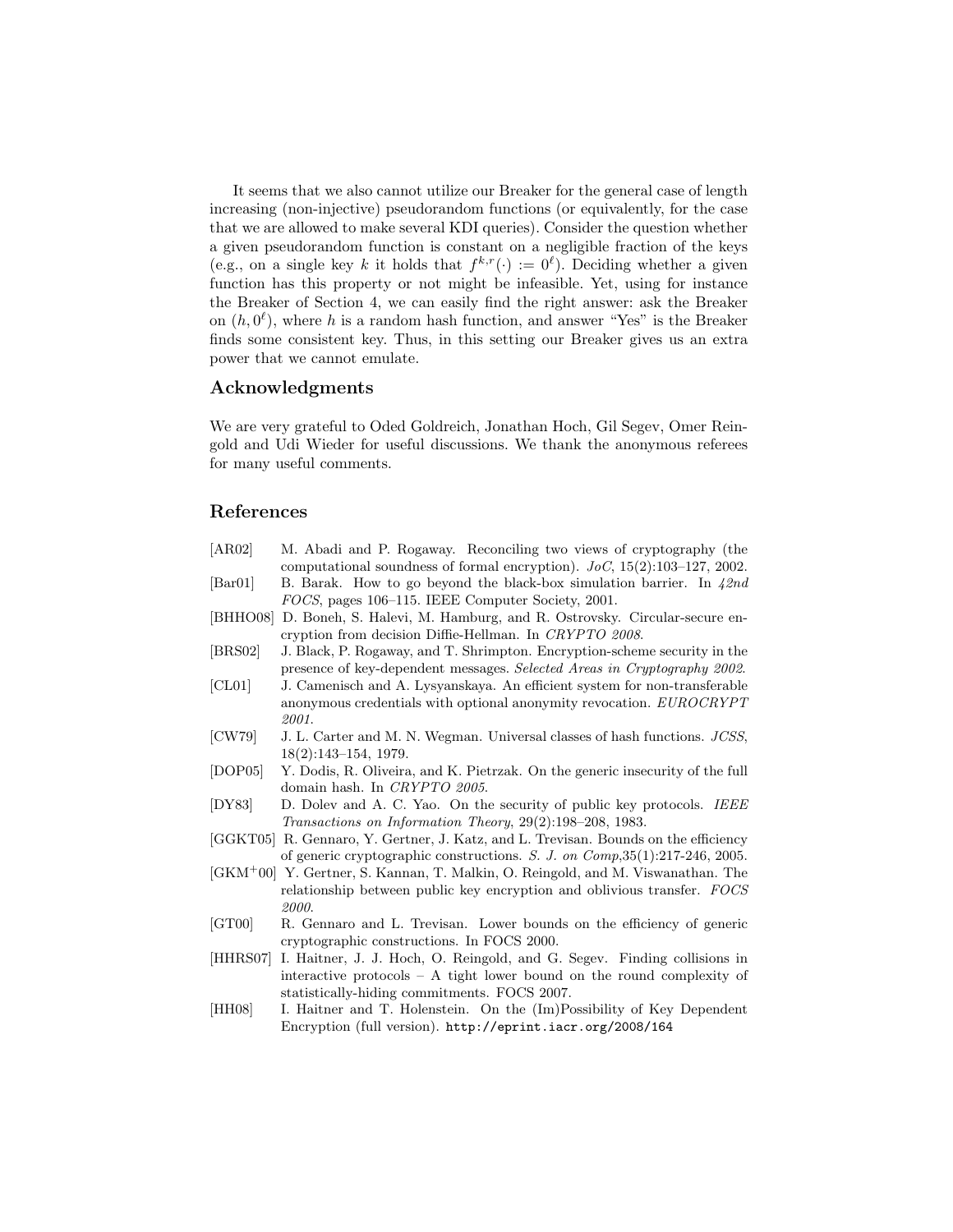- [HK05] O. Horvitz and J. Katz. Bounds on the efficiency of "black-box" commitment schemes. In ICALP '05, pages 128–139, 2005.
- [HK07] S. Halevi and H. Krawczyk. Security under key-dependent inputs. In 14th ACM CCS, 2007.
- [Hof08] D. Hofheinz. Possibility and impossibility results for selective decommitments. Technical Report 2008/168, eprint.iacr.org, April 2008.
- [HU08] D. Hofheinz and D. Unruh. Towards key-dependent message security in the standard model. In EUROCRYPT 2008.
- [IJK07] R. Impagliazzo, R. Jaiswal, and V. Kabanets. Chernoff-type direct product theorems. In CRYPTO 2007, pages 500–516, 2007.
- [IR89] R. Impagliazzo and S. Rudich. Limits on the provable consequences of one-way permutations. In STOC 1989.
- [KST99] J. H. Kim, D. R. Simon, and P. Tetali. Limits on the efficiency of one-way permutation-based hash functions. In FOCS 1999.
- [RTV04] O. Reingold, L. Trevisan, and S. P. Vadhan. Notions of reducibility between cryptographic primitives. In TCC 2004.
- [Rud88] S. Rudich. Limits on the Provable Consequences of One-Way Functions. PhD thesis, U.C. Berkeley, 1988.
- [Sim98] D. Simon. Finding collisions on a one-way street: Can secure hash functions be based on general assumptions? In EUROCRYPT '98, 1998.
- [Wee07] H. Wee. One-way permutations, interactive hashing and statistically hiding commitments. In TCC 2007.

# A Gennaro-Trevisan Style Proof of Lemma 3

In this section we prove an alternative non-uniform version of Lemma 3.

Lemma 5 (non-uniform version of Lemma 3). Let A be a non-uniform adversary that gets h as an auxiliary input and has oracle access to  $\pi$  and Breaker  $\widetilde{Dec}^{\pi}, h$ . Assume that A and Dec satisfy the bounds  $\mu_{A}(n) = \mu_{Dec}(n) = n^C$ for some  $C \in \mathbb{N}$ . For  $\varepsilon(n) = 2^{-n^{1/(2C)}}$  we have that  $Pr_{h \leftarrow H, \pi \leftarrow \Pi, y \leftarrow \{0,1\}^n}$  $\mathsf{A}^{(\pi,\operatorname{Breaker}^{\operatorname{Dec}^{\pi},h})}(y,h)=\pi^{-1}(y)]<3\varepsilon.$ 

Our main tool is the following lemma.

Lemma 6. Let A be a non-uniform adversary that gets h as an auxiliary input, and has oracle access to  $\pi$  and Breaker, and assume  $Pr_y[A^{(\pi, \text{Breaker}^{\text{Dec}}, \hat{h})}(y)]$  $h) = \pi^{-1}(y) \wedge \overline{\text{Bad}(y)} > \varepsilon(n)$ , where  $\text{Bad}(y)$  is the event that  $A(y, h)$  makes a query Breaker<sup>Dec<sup>π</sup>,h<sup>(t</sup>,c) for which  $|\text{Diff}^{\pi}(t, c, h, y)| \geq \mu_{\text{Dec}}(\mu_{\mathsf{A}}(n))^2$ . Then,  $\pi$ </sup> can be described using  $\log((2^n-s(n))!) + 2s(n) \log(\frac{e2^n}{s(n)})$  $\left(\frac{e2^n}{s(n)}\right) + \mu_{\mathsf{A}}(n)^2 \mu_{\text{Dec}}(\mu_{\mathsf{A}}(n))$ bits, where  $s(n) = \varepsilon(n)2^n/(2\mu_A(n)(\mu_{\text{Dec}}(\mu_A(n)))^2)$ .

We omit the proof of Lemma 5 in this version, it is obtained from Lemma 6.

*Proof.* (of Lemma 6) We assume w.l.o.g.  $\varepsilon(n) > 2\mu_A(n)2^{-n}$ , since otherwise the statement is trivial. Our description of  $\pi$  consists of the following parts: the description of a set  $S \subseteq \{0,1\}^n$ , the description of the image of S under  $\pi$  (which